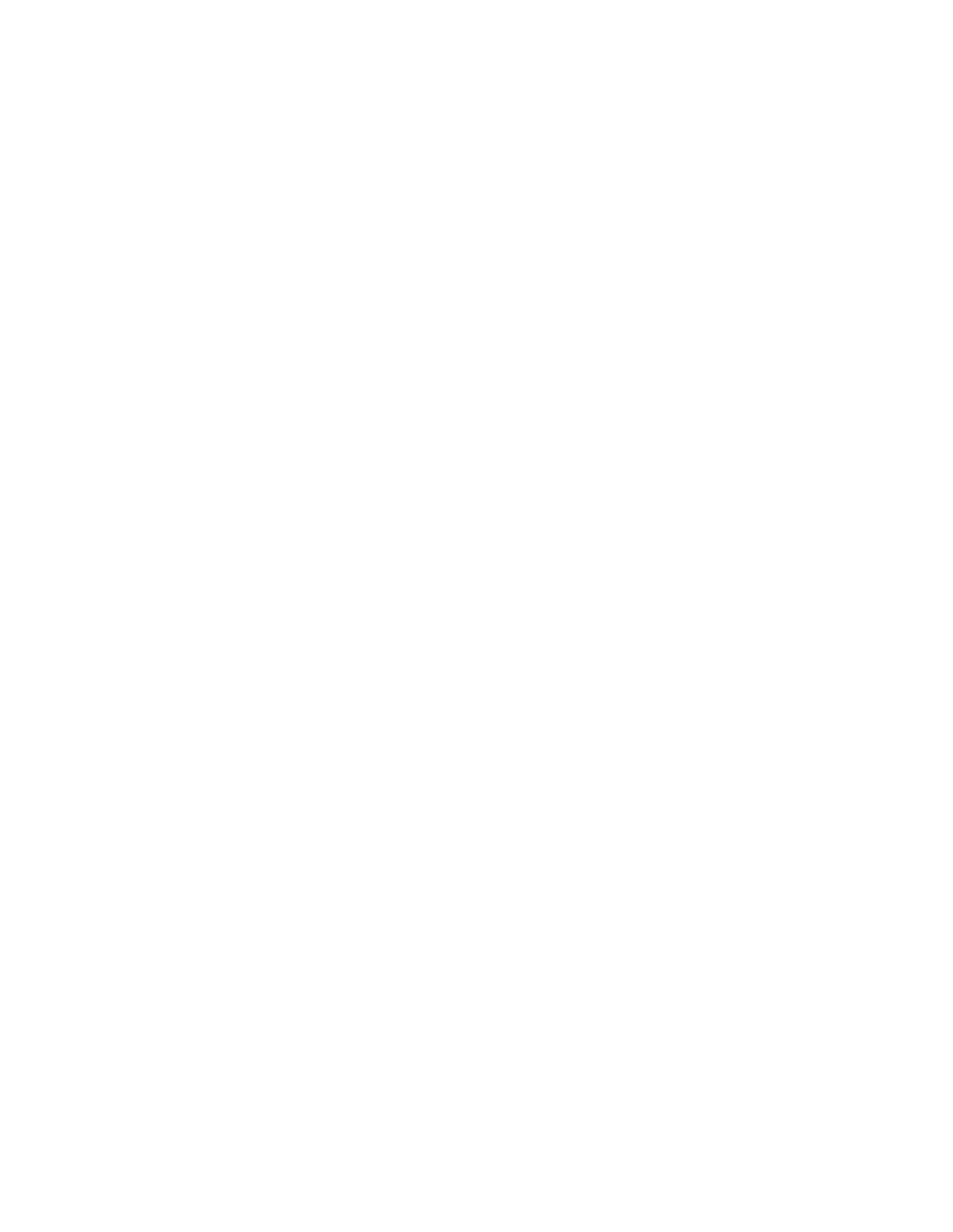

## TABLE OF CONTENTS

## **ADDITIONAL TABLES**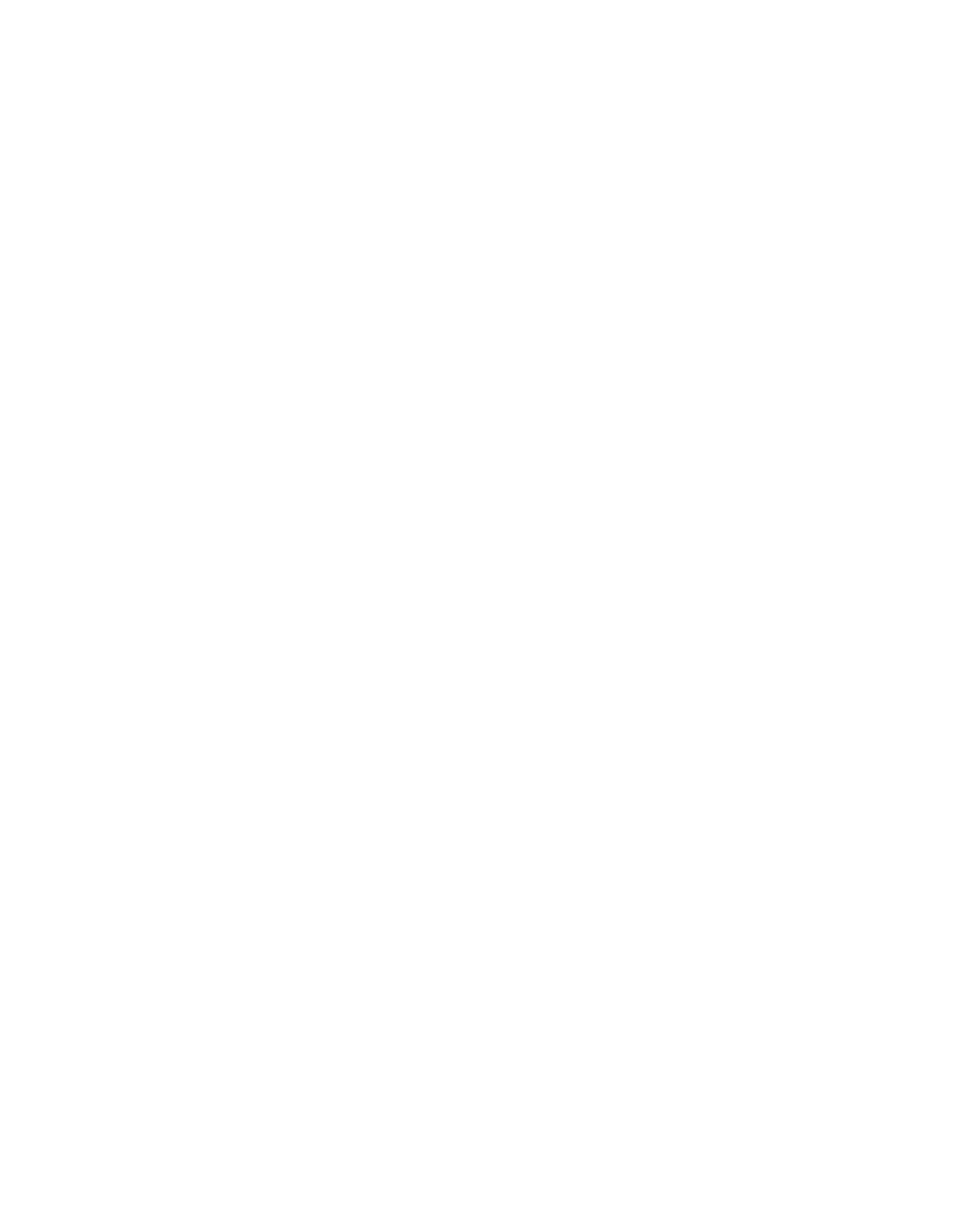#### **P A I D A B S E N C E R A T E S**

**WORKFORCE FY 2008 FY 2008 FY 2008 FY 2008 FY 2008 FY 2007 FY 2008 OR DOC. UNDOC. TOTAL LODI/ TOTAL TOTAL EQUIV. ABS.** AGENCY | SICK LEAVE | SICK LEAVE | SICK LEAVE | WC | ABSENCE | ABSENCE | DAYS/YEAR *UNIFORMED WORKFORCES* DOC (U) 4.23% n/a 4.23% 0.59% 4.82% 5.25% 12.0 FDNY (U) 2.52% n/a 2.52% 4.84% 7.36% 7.09% 18.3 NYPD (U) 2.62% n/a 2.62% 1.15% 3.77% 3.55% 9.4 DSNY (U) 3.91% n/a 3.91% 1.50% 5.41% 4.96% 13.4 *Subtotal* | 2.98% | n/a |2.98% 1.79% 4.78% 4.61% 11.9 *LARGE CIVILIAN WORKFORCES* NYPD (C) 2.46% 1.28% 3.75% 0.08% 3.82% 3.81% 9.4 FDNY (C) 2.06% 1.74% 3.80% 2.19% 5.99% 5.45% 14.7 ACS | 1.77% 2.03% | 3.80% | 0.11% | 3.91% | 4.04% | 9.7 HRA 2.37% 1.50% 3.86% 0.18% 4.04% 4.47% 10.0 DHS 1.59% 1.86% 3.46% 0.50% 3.96% 4.12% 9.8 HPD 2.47% 1.08% 3.55% 0.18% 3.73% 3.91% 9.2 DOHMH 2.09% 1.39% 3.47% 0.14% 3.61% 3.88% 8.9 DEP 2.40% 1.29% 3.69% 0.71% 4.40% 4.54% 10.9 DSNY (C) 2.43% 1.08% 3.51% 0.46% 3.97% 4.02% 9.9 DOF 3.17% 0.90% 4.07% 0.28% 4.35% 4.65% 10.8 DOT 2.75% 1.03% 3.78% 0.70% 4.48% 4.67% 11.1 DPR 1.21% 0.55% 1.76% 0.17% 1.94% 2.06% 4.8 **Subtotal | 2.19% 1.32% 3.51% 0.38% 3.88% 4.04% 9.6** *MEDIUM CIVILIAN WORKFORCES* LAW 1.26% 1.56% 2.82% 0.08% 2.90% 3.12% 7.2 DCAS 2.03% 1.07% 3.09% 0.11% 3.21% 3.32% 7.9 DDC 3.12% 0.71% 3.83% 0.04% 3.87% 3.53% 9.6 DOC (C) 1.97% 1.89% 3.87% 0.17% 4.04% 4.19% 9.9 DJJ 2.59% 1.43% 4.03% 0.90% 4.93% 5.53% 11.8 PROBATION 2.73% 1.18% 3.91% 0.15% 4.06% 4.36% 10.1 DOB 1.61% 1.13% 2.74% 0.14% 2.88% 3.12% 7.1 **Subtotal | 2.12% 1.28% 3.41% 0.18% 3.59% 3.78% 8.8** *SMALL CIVILIAN WORKFORCES* OEM 0.26% 1.19% 1.45% 0.00% 1.45% 1.32% 3.6 DCP 1.98% 1.54% 3.52% 0.02% 3.54% 3.39% 8.8 DOI 2.42% 0.77% 3.19% 0.01% 3.20% 5.01% 7.9 DFTA 2.36% 0.57% 2.93% 0.00% 2.93% 3.77% 7.3 CULTURAL 1.02% 1.42% 2.44% 0.00% 2.44% 2.08% 6.0 FISA 1.53% 0.87% 2.41% 0.07% 2.48% 2.64% 6.2 LANDMARKS 1.43% 1.51% 2.94% 0.00% 2.94% 2.49% 7.3 TLC 2.81% 0.71% 3.52% 2.44% 5.95% 5.14% 14.8 CCHR | 3.46%| 0.87%| 4.34%| 0.01%| 4.35%| 4.98%| 10.8 DYCD 2.54% 0.82% 3.36% 0.04% 3.40% 4.50% 8.4 DSBS 1.72% 1.40% 3.12% 0.00% 3.12% 3.10% 7.7 DOITT 1.54% 1.05% 2.59% 0.02% 2.60% 2.91% 6.5 DOR 1.48% 1.16% 2.64% 0.00% 2.64% 2.52% 6.5 CONSUMER 1.85% 0.95% 2.80% 0.00% 2.81% 3.78% 7.0 BIC | 2.70% | 1.36% | 4.06% | 10.0 *Subtotal* 2.01% 0.95% 2.96% 0.23% 3.19% 3.63% 7.9

**JULY - OCTOBER**

#### *"n/a" - Not Applicable to this class of employee.*

*Note: The Total Absence Rate is calculated by dividing the sum of paid sick leave for all employees, Line-of-Duty Injury absence for uniformed employees, and paid Workers' Compensation absence for civilian employees, by paid scheduled hours for all employees. The Citywide Absence Rate is calculated by dividing paid sick leave for all employees plus paid Workers' Compensation absence for civilian employees by paid scheduled hours for all employees.*

**Uniformed 2.98% 11.9 (11.9 m/a 2.98% 1.79% 4.78% 4.61% 11.9 m/a 2.98% 11.9 m/a 2.98% 11.9 m/a 2.98% 11.9 m/a 2.98 m Civilian 2.17% 1.29% 3.47% 0.35% 3.82% 3.99% 9.4** *TOTAL* 2.54% 0.71% 3.25% 1.00% 4.25% 4.27% 10.5 **CITYWIDE 2.**54% 2.54% 0.71% 3.25% 0.19% 3.44% 3.47% 3.47% 8.5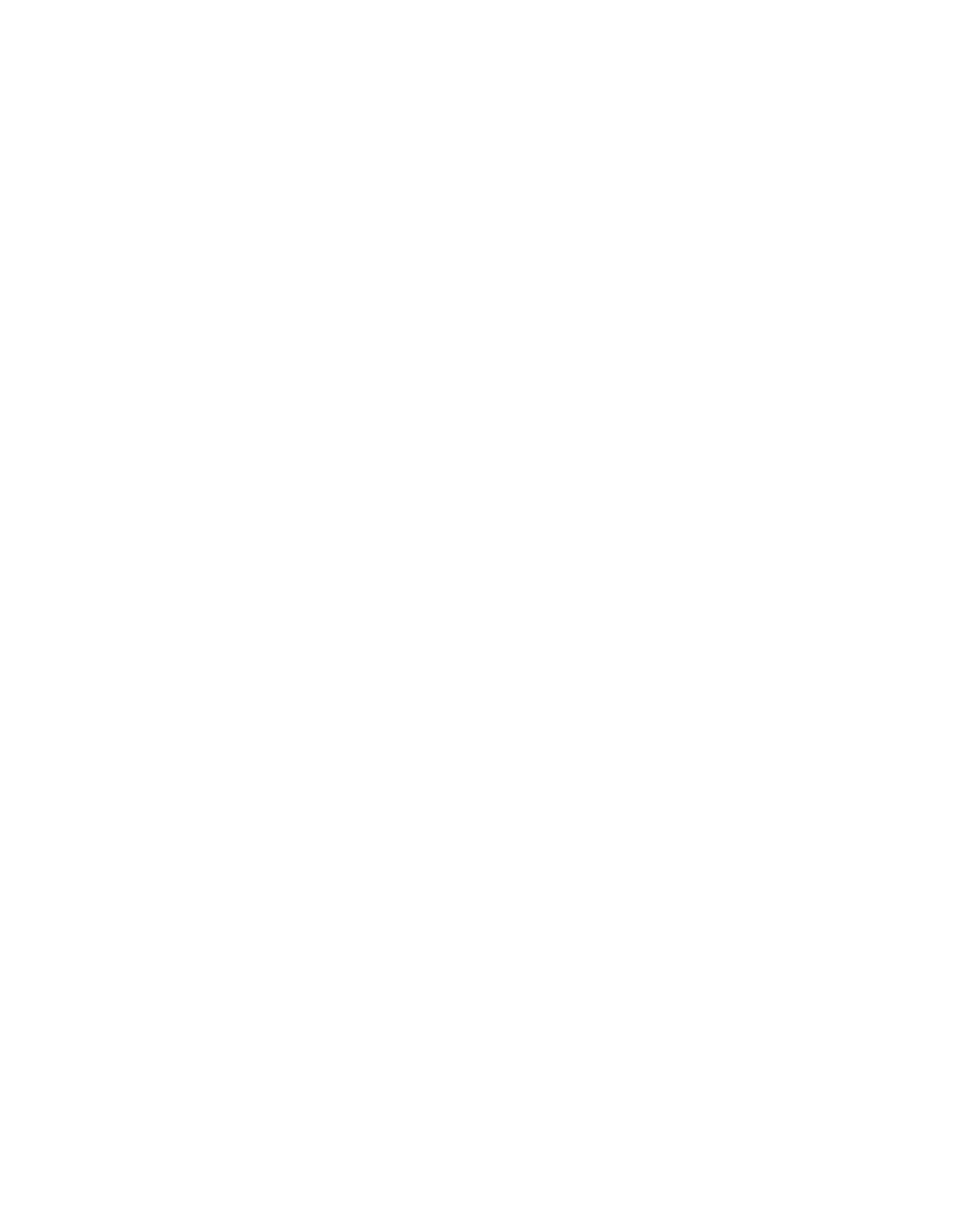|                                                                                               | <b>FY07</b><br>Annual | <b>FY07</b><br>4-Month | <b>FY08</b><br>4-Month |
|-----------------------------------------------------------------------------------------------|-----------------------|------------------------|------------------------|
| <b>INDICATORS</b>                                                                             | Actual                | Actual                 | Actual                 |
| CITYWIDE FLEET SIZE                                                                           | 29,520                | 28,568                 | 29,115                 |
| - City-Funded Fleet                                                                           | 24,567                | 23,684                 | 24,012                 |
| - Non City-Funded Fleet                                                                       | 2,764                 | 2,703                  | 2,926                  |
| - Non Mayoral Agency Fleet                                                                    | 2,097                 | 2,079                  | 2,085                  |
| -Local Law 38 Compliant Vehicles Purchased                                                    | 100%                  | <b>NA</b>              | 100%                   |
| DEPARTMENT OF HEALTH AND MENTAL HYGIENE                                                       |                       |                        |                        |
| o Total Number of Vehicles                                                                    | 374                   | 339                    | 372                    |
| - Alternative Fuel Vehicles                                                                   | 173                   | 141                    | 182                    |
| o Light Duty                                                                                  | 265                   | 249                    | 266                    |
| - Average Vehicle Age (Months)                                                                | 77                    | 91                     | 79                     |
| - Average Vehicle Mileage                                                                     | 32,189                | 34,471                 | 29,374                 |
| - Mechanical Downtime (%)                                                                     | 4.35%                 | 7.28%                  | 2.27%                  |
| - Average Cost of Maintenance                                                                 | \$1,365               | \$482                  | \$299                  |
| o Medium Duty                                                                                 | 101                   | 83                     | 99                     |
| - Average Vehicle Age (Months)                                                                | 57                    | 67                     | 61                     |
| - Average Vehicle Mileage                                                                     | 39,265                | 47,287                 | 40,148                 |
| - Mechanical Downtime (%)                                                                     | 2.02%                 | 4.23%                  | 2.20%                  |
| - Average Cost of Maintenance                                                                 | \$885                 | \$482                  | \$539                  |
| o Heavy Duty                                                                                  | 6                     | 7                      | 5                      |
| - Average Vehicle Age (Months)                                                                | 77                    | 76                     | 64                     |
| - Average Vehicle Mileage                                                                     | 6,496                 | 4,718                  | 8,404                  |
| - Mechanical Downtime (%)                                                                     | 2.20%                 | 1.39%                  | 1.93%                  |
| - Average Cost of Maintenance                                                                 | \$1,055               | \$349                  | \$344                  |
| Applicable Agency Light-Duty and Medium-Duty Vehicle Purchases by California Lev II Standards |                       |                        |                        |
| o Light Duty Vehicle (LDV) Purchases                                                          | 51                    |                        | <b>Annual Only</b>     |
| - LDV Purchases - Zero Emission Vehicles (ZEV)                                                | 0                     |                        | Annual Only            |
| - LDV Purchases - Advanced Technology Partial Zero Emission Vehicles (ATPZEV)                 | 50                    |                        | Annual Only            |
| - Toyota Prius                                                                                | 50                    |                        | <b>Annual Only</b>     |
| - LDV Purchases - Partial Zero Emission Vehicles (PZEV)                                       | 0                     |                        | Annual Only            |
| - LDV Purchases - Super Ultra Low Emission Vehicles (SULEV)                                   | 0                     |                        | Annual Only            |
| - LDV Purchases - Ultra Low Emission Vehicles (ULEV)                                          | 0                     |                        | Annual Only            |
| - LDV Purchases - Low Emission Vehicles (LEV)                                                 | 1                     |                        | Annual Only            |
| - Ford E-350 (LEV II)                                                                         | 1                     |                        | Annual Only            |
| o Medium Duty Vehicle (MDV) Purchases                                                         | 21                    |                        | <b>Annual Only</b>     |
| - MDV Purchases - Zero Emission Vehicles (ZEV)                                                | 0                     |                        | <b>Annual Only</b>     |
| - MDV Purchases - Advanced Technology Partial Zero Emission Vehicles (ATPZEV)                 | 0                     |                        | Annual Only            |
| - MDV Purchases - Partial Zero Emission Vehicles (PZEV)                                       | 0                     |                        | Annual Only            |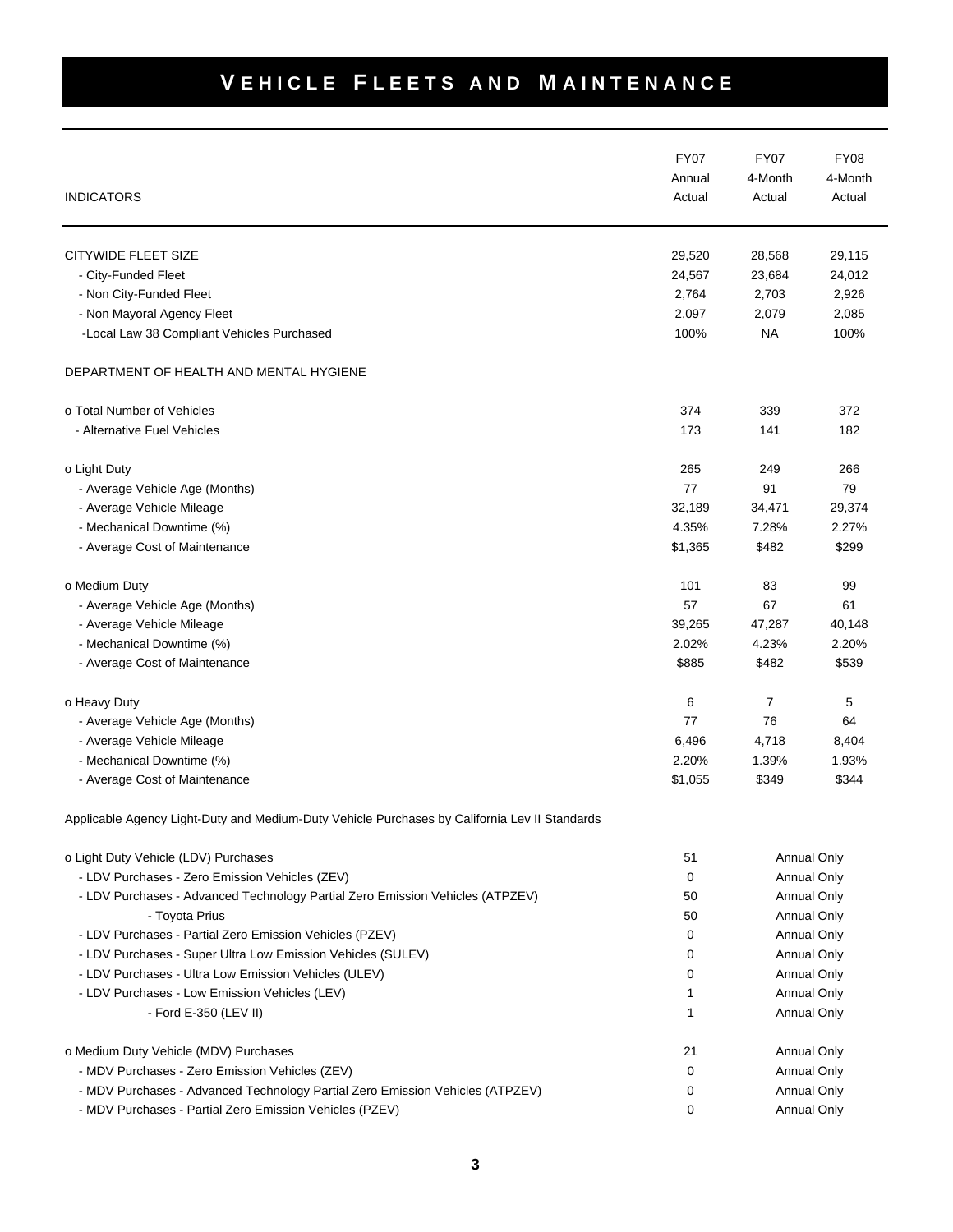|                                                                                               | <b>FY07</b> | <b>FY07</b>                | <b>FY08</b>        |
|-----------------------------------------------------------------------------------------------|-------------|----------------------------|--------------------|
|                                                                                               | Annual      | 4-Month                    | 4-Month            |
| <b>INDICATORS</b>                                                                             | Actual      | Actual                     | Actual             |
| - MDV Purchases - Super Ultra Low Emission Vehicles (SULEV)                                   | 0           |                            |                    |
| - MDV Purchases - Ultra Low Emission Vehicles (ULEV)                                          | 0           | Annual Only<br>Annual Only |                    |
| - MDV Purchases - Low Emission Vehicles (LEV)                                                 | 21          |                            | Annual Only        |
| - Ford E-350 (LEV II)                                                                         | 21          |                            | Annual Only        |
| DEPARTMENT OF ENVIRONMENTAL PROTECTION                                                        |             |                            |                    |
| o Total Vehicles                                                                              | 2,181       | 2,166                      | 2,159              |
| - Alternative Fuel Vehicles                                                                   | 647         | 658                        | 659                |
| o Light Duty                                                                                  | 913         | 872                        | 889                |
| - Average Vehicle Age (Months)                                                                | 42          | 43                         | 45                 |
| - Average Vehicle Mileage                                                                     | 36,236      | 38,241                     | 38,971             |
| - Mechanical Downtime (%)                                                                     | 5.63%       | 4.78%                      | 4.74%              |
| - Average Cost of Maintenance                                                                 | \$1,342     | \$549                      | \$492              |
| o Medium Duty                                                                                 | 520         | 519                        | 524                |
| - Average Vehicle Age (Months)                                                                | 63          | 62                         | 65                 |
| - Average Vehicle Mileage                                                                     | 47,981      | 47,413                     | 49,587             |
| - Mechanical Downtime (%)                                                                     | 4.87%       | 6.61%                      | 4.78%              |
| - Average Cost of Maintenance                                                                 | \$1,954     | \$760                      | \$636              |
| o Heavy Duty                                                                                  | 470         | 465                        | 489                |
| - Average Vehicle Age (Months)                                                                | 101         | 102                        | 97                 |
| - Average Vehicle Mileage                                                                     | 33,064      | 31,119                     | 31,822             |
| - Mechanical Downtime (%)                                                                     | 11.78%      | 11.11%                     | 12.57%             |
| - Average Cost of Maintenance                                                                 | \$4,623     | \$1,439                    | \$1,566            |
| Applicable Agency Light-Duty and Medium-Duty Vehicle Purchases by California Lev II Standards |             |                            |                    |
| o Light Duty Vehicle (LDV) Purchases                                                          | 68          |                            | <b>Annual Only</b> |
| - LDV Purchases - Zero Emission Vehicles (ZEV)                                                | 0           |                            | Annual Only        |
| - LDV Purchases - Advanced Technology Partial Zero Emission Vehicles (ATPZEV)                 | 64          |                            | Annual Only        |
| - Ford Escape Hybrid                                                                          | 14          |                            | Annual Only        |
| - Toyota Prius                                                                                | 50          |                            | <b>Annual Only</b> |
| - LDV Purchases - Partial Zero Emission Vehicles (PZEV)                                       | 1           |                            | Annual Only        |
| - Ford Focus                                                                                  | 1           |                            | Annual Only        |
| - LDV Purchases - Super Ultra Low Emission Vehicles (SULEV)                                   | 0           |                            | Annual Only        |
| - LDV Purchases - Ultra Low Emission Vehicles (ULEV)                                          | 1           |                            | Annual Only        |
| - Ford Explorer                                                                               | 1           |                            | Annual Only        |
| - LDV Purchases - Low Emission Vehicles (LEV)                                                 | 2           |                            | Annual Only        |
| - Dodge Caravan                                                                               | 2           |                            | Annual Only        |
|                                                                                               |             |                            |                    |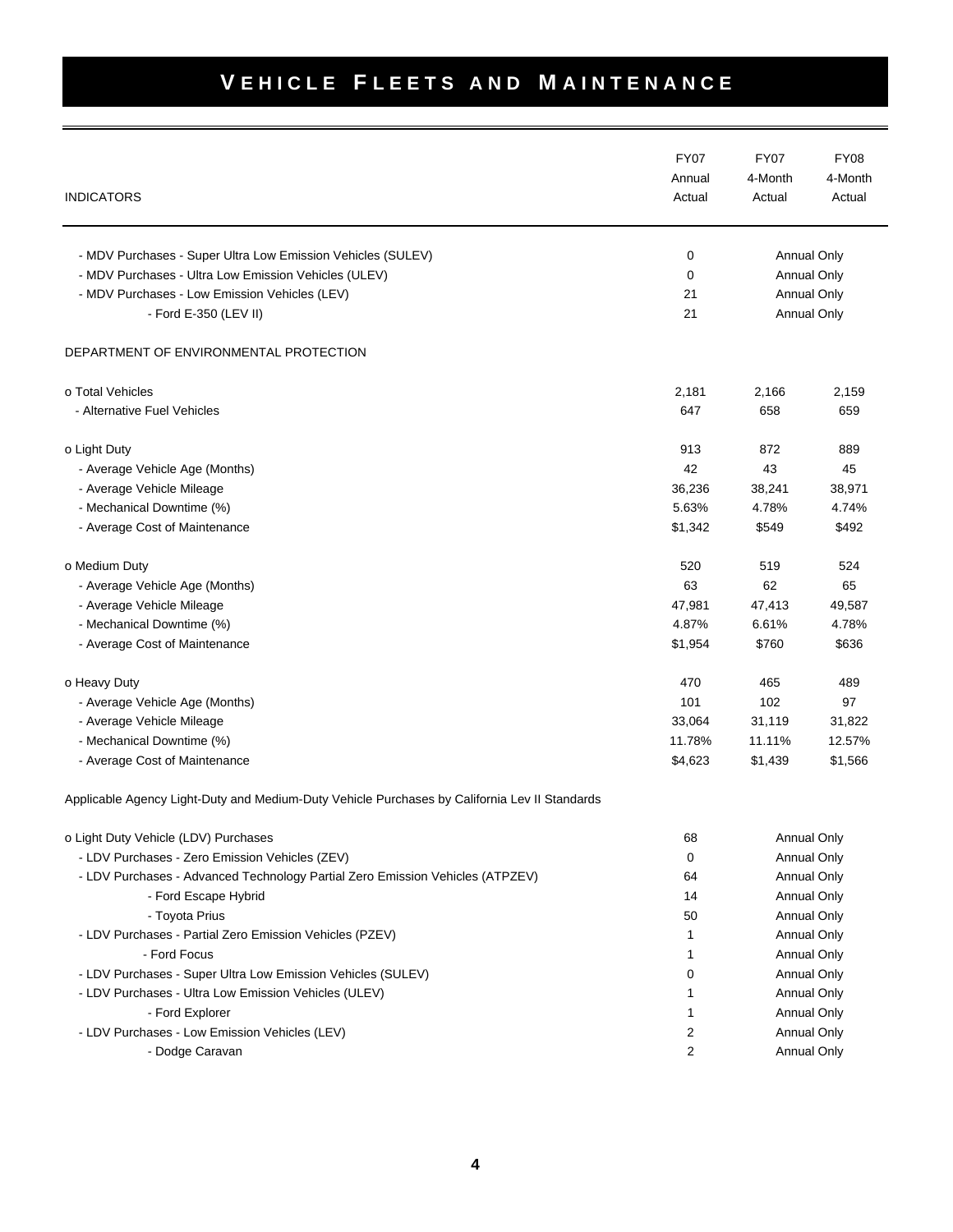| <b>INDICATORS</b>                                                                             | <b>FY07</b><br>Annual<br>Actual | <b>FY07</b><br>4-Month<br>Actual | <b>FY08</b><br>4-Month<br>Actual |
|-----------------------------------------------------------------------------------------------|---------------------------------|----------------------------------|----------------------------------|
| o Medium Duty Vehicle (MDV) Purchases                                                         | 25                              |                                  | Annual Only                      |
| - MDV Purchases - Zero Emission Vehicles (ZEV)                                                | 0                               |                                  | Annual Only                      |
| - MDV Purchases - Advanced Technology Partial Zero Emission Vehicles (ATPZEV)                 | 0                               |                                  | Annual Only                      |
| - MDV Purchases - Partial Zero Emission Vehicles (PZEV)                                       | 0                               |                                  | Annual Only                      |
| - MDV Purchases - Super Ultra Low Emission Vehicles (SULEV)                                   | 0                               |                                  | Annual Only                      |
| - MDV Purchases - Ultra Low Emission Vehicles (ULEV)                                          | 0                               |                                  | <b>Annual Only</b>               |
| - MDV Purchases - Low Emission Vehicles (LEV)                                                 | 25                              |                                  | Annual Only                      |
| - Ford E-350 (LEV II)                                                                         | 7                               |                                  | Annual Only                      |
| - Ford F-250                                                                                  | 2                               |                                  | Annual Only                      |
| - Ford F-350                                                                                  | 16                              |                                  | Annual Only                      |
| DEPARTMENT OF TRANSPORTATION                                                                  |                                 |                                  |                                  |
| o Total Vehicles                                                                              | 2,821                           | 2,803                            | 2,849                            |
| - Alternative Fueled Vehicles                                                                 | 668                             | 686                              | 666                              |
| o Average Age of Fleet (Years)                                                                | 7.9                             | 7.9                              | 7.9                              |
| o Light Duty                                                                                  | 893                             | 916                              | 880                              |
| - Average Vehicle Age (Months)                                                                | 63                              | 66                               | 59                               |
| - Average Vehicle Mileage                                                                     | 30,925                          | 30,710                           | 29,828                           |
| - Mechanical Downtime (%)                                                                     | 6.13%                           | 5.90%                            | 5.58%                            |
| - Average Cost of Maintenance                                                                 | \$1,736                         | \$589                            | \$540                            |
| o Medium Duty                                                                                 | 474                             | 497                              | 496                              |
| - Average Vehicle Age (Months)                                                                | 92                              | 89                               | 89                               |
| - Average Vehicle Mileage                                                                     | 42,402                          | 40,147                           | 40,834                           |
| - Mechanical Downtime (%)                                                                     | 6.40%                           | 5.90%                            | 5.67%                            |
| - Average Cost of Maintenance                                                                 | \$2,065                         | \$700                            | \$697                            |
| o Heavy Duty                                                                                  | 1,034                           | 1,034                            | 1,045                            |
| - Average Vehicle Age (Months)                                                                | 120                             | 120                              | 121                              |
| - Average Vehicle Mileage                                                                     | 34,374                          | 33,986                           | 34,597                           |
| - Mechanical Downtime (%)                                                                     | 17.99%                          | 17.30%                           | 17.48%                           |
| - Average Cost of Maintenance                                                                 | \$9,274                         | \$3,064                          | \$2,850                          |
| Applicable Agency Light-Duty and Medium-Duty Vehicle Purchases by California Lev II Standards |                                 |                                  |                                  |
| o Light Duty Vehicle (LDV) Purchases                                                          | 129                             |                                  | <b>Annual Only</b>               |
| - LDV Purchases - Zero Emission Vehicles (ZEV)                                                | 0                               |                                  | Annual Only                      |
| - LDV Purchases - Advanced Technology Partial Zero Emission Vehicles (ATPZEV)                 | 57                              |                                  | Annual Only                      |
| - Toyota Prius                                                                                | 57                              |                                  | <b>Annual Only</b>               |
| - LDV Purchases - Partial Zero Emission Vehicles (PZEV)                                       | 50                              |                                  | Annual Only                      |
| - Ford Focus                                                                                  | 50                              |                                  | Annual Only                      |

- LDV Purchases - Super Ultra Low Emission Vehicles (SULEV) and the contract of the contract of the Annual Only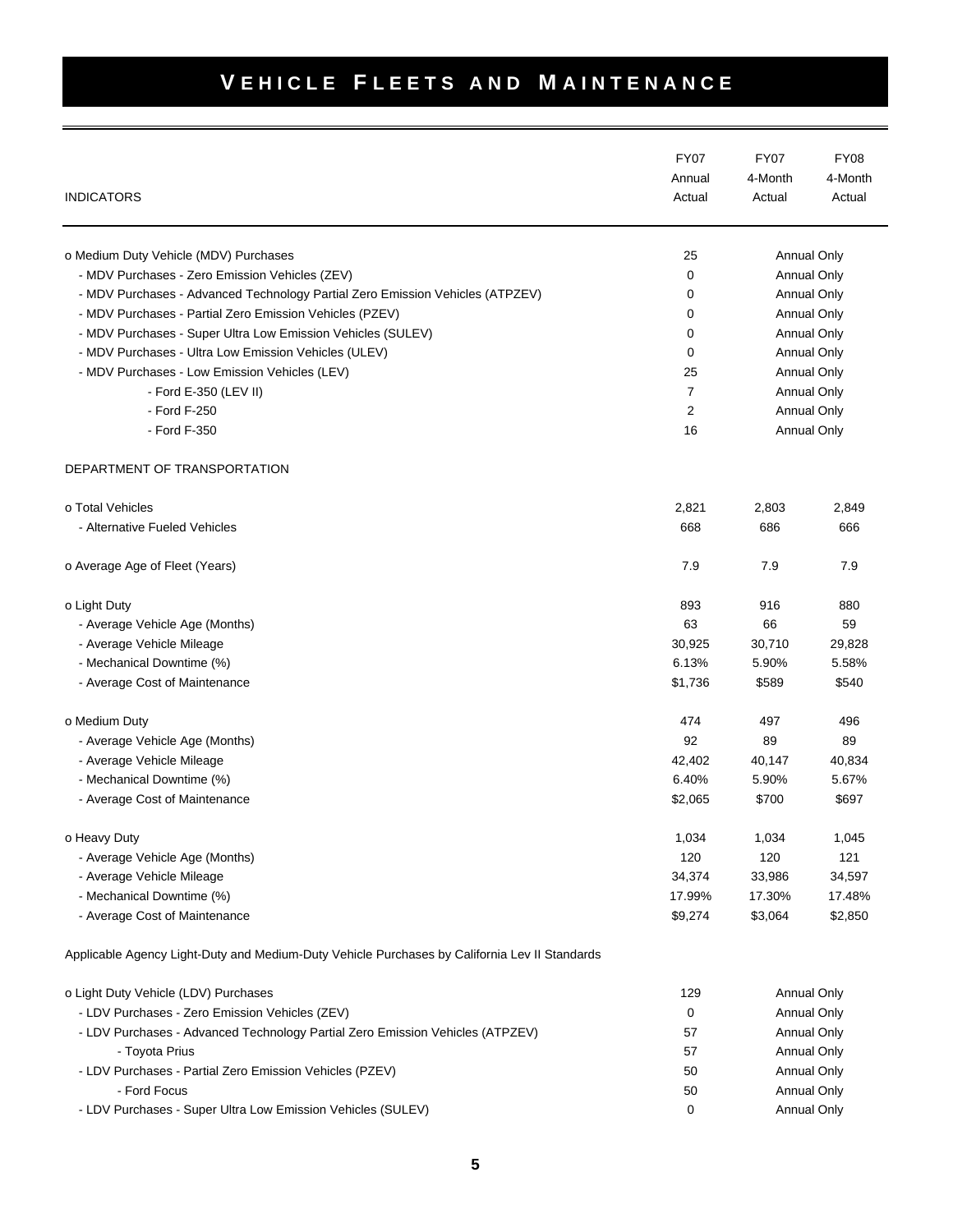|                                                                               | <b>FY07</b> | <b>FY07</b>        | <b>FY08</b>        |
|-------------------------------------------------------------------------------|-------------|--------------------|--------------------|
|                                                                               | Annual      | 4-Month            | 4-Month            |
| <b>INDICATORS</b>                                                             | Actual      | Actual             | Actual             |
| - LDV Purchases - Ultra Low Emission Vehicles (ULEV)                          | 0           |                    | Annual Only        |
| - LDV Purchases - Low Emission Vehicles (LEV)                                 | 22          |                    | Annual Only        |
| - Chevrolet Silverado Hybrid                                                  | 2           |                    | Annual Only        |
| - Dodge Caravan                                                               | 20          |                    | Annual Only        |
| o Medium Duty Vehicle (MDV) Purchases                                         | 40          |                    | <b>Annual Only</b> |
| - MDV Purchases - Zero Emission Vehicles (ZEV)                                | 0           |                    | <b>Annual Only</b> |
| - MDV Purchases - Advanced Technology Partial Zero Emission Vehicles (ATPZEV) | 0           |                    | Annual Only        |
| - MDV Purchases - Partial Zero Emission Vehicles (PZEV)                       | 0           |                    | Annual Only        |
| - MDV Purchases - Super Ultra Low Emission Vehicles (SULEV)                   | 0           |                    | <b>Annual Only</b> |
| - MDV Purchases - Ultra Low Emission Vehicles (ULEV)                          | 0           |                    | Annual Only        |
| - MDV Purchases - Low Emission Vehicles (LEV)                                 | 40          |                    | Annual Only        |
| - Ford E-350 (LEV II)                                                         | 37          |                    | <b>Annual Only</b> |
| - Ford F-350                                                                  | 3           | <b>Annual Only</b> |                    |
| DEPARTMENT OF CITYWIDE ADMINISTRATIVE SERVICES                                |             |                    |                    |
| o Total Vehicles                                                              | 2,466       | 2,169              | 2,388              |
| - Alternative Fuel Vehicles                                                   | 1121        | <b>NA</b>          | 1,124              |
| - DCAS-owned                                                                  | 241         | 234                | 238                |
| - Client-owned                                                                | 2,253       | 1,935              | 2,150              |
| o Light Duty                                                                  | 1,835       | 1,603              | 1,799              |
| - Average Vehicle Age (Months)                                                | 46          | 52                 | 47                 |
| - Average Vehicle Mileage                                                     | 27,589      | 32,452             | 29,601             |
| - Mechanical Downtime (%)                                                     | 1.95%       | 3.02%              | 2.16%              |
| - Average Cost of Maintenance                                                 | <b>NA</b>   | \$295              | \$335              |
| o Medium Duty                                                                 | 464         | 415                | 422                |
| - Average Vehicle Age (Months)                                                | 71          | 78                 | 72                 |
| - Average Vehicle Mileage                                                     | 32,563      | 40,529             | 34,738             |
| - Mechanical Downtime (%)                                                     | 1.95%       | 3.02%              | 2.16%              |
| - Average Cost of Maintenance                                                 | <b>NA</b>   | \$410              | \$474              |
| o Heavy Duty                                                                  | 70          | 65                 | 70                 |
| - Average Vehicle Age (Months)                                                | 84          | 85                 | 87                 |
| - Average Vehicle Mileage                                                     | 15,599      | 15,907             | 16,013             |
| - Mechanical Downtime (%)                                                     | 1.95%       | 3.02%              | 2.16%              |
| - Average Cost of Maintenance                                                 | <b>NA</b>   | \$228              | \$403              |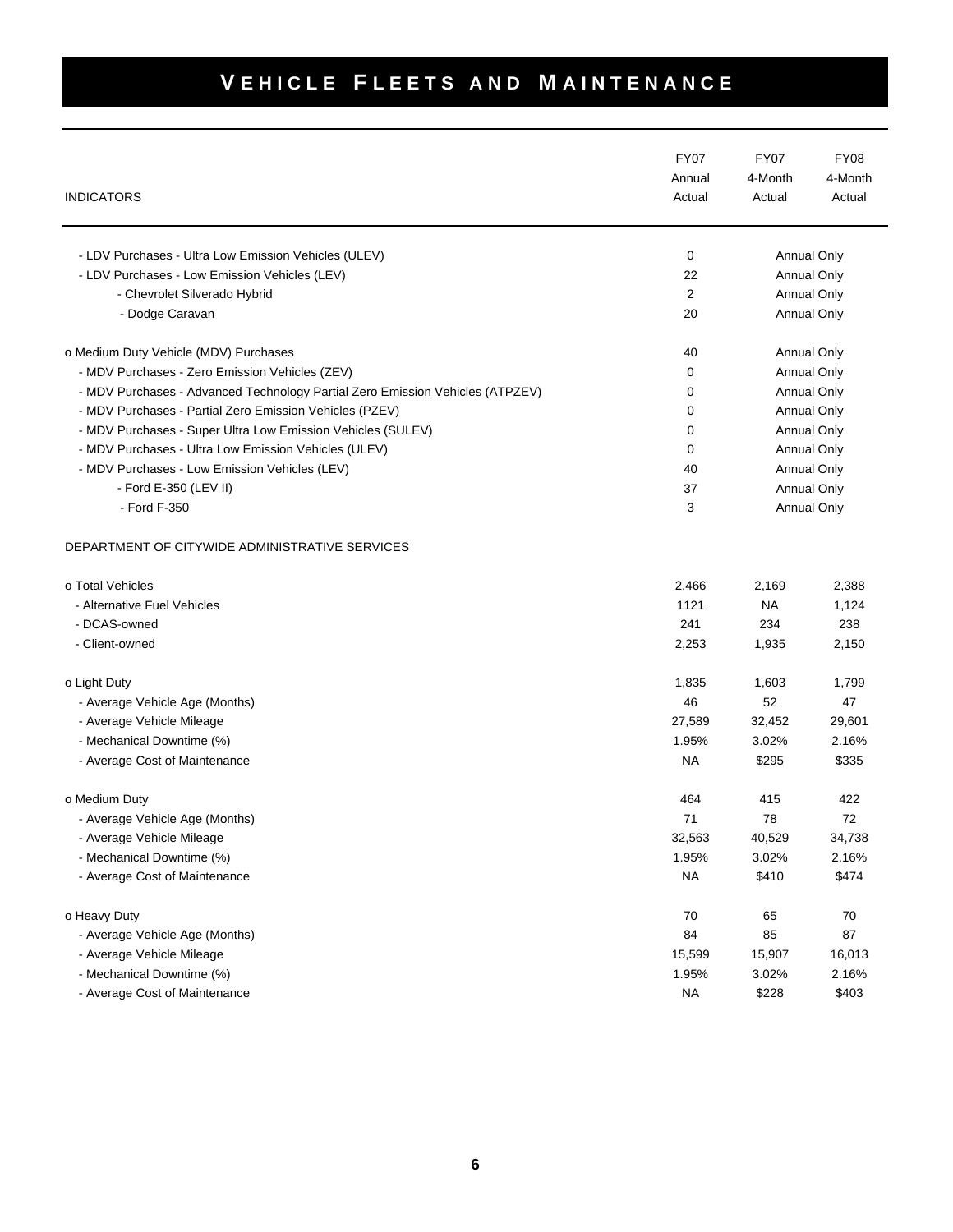| <b>INDICATORS</b>                                                                             | <b>FY07</b><br>Annual<br>Actual | <b>FY07</b><br>4-Month<br>Actual | <b>FY08</b><br>4-Month<br>Actual |
|-----------------------------------------------------------------------------------------------|---------------------------------|----------------------------------|----------------------------------|
| Applicable Agency Light-Duty and Medium-Duty Vehicle Purchases by California Lev II Standards |                                 |                                  |                                  |
| o Light Duty Vehicle (LDV) Purchases                                                          | 372                             |                                  | <b>Annual Only</b>               |
| - LDV Purchases - Zero Emission Vehicles (ZEV)                                                | $\Omega$                        |                                  | <b>Annual Only</b>               |
| - LDV Purchases - Advanced Technology Partial Zero Emission Vehicles (ATPZEV)                 | 316                             |                                  | Annual Only                      |
| - Ford Escape Hybrid                                                                          | 29                              |                                  | Annual Only                      |
| - Toyota Prius                                                                                | 287                             |                                  | Annual Only                      |
| - LDV Purchases - Partial Zero Emission Vehicles (PZEV)                                       | 10                              |                                  | <b>Annual Only</b>               |
| - Ford Focus                                                                                  | 10                              |                                  | <b>Annual Only</b>               |
| - LDV Purchases - Super Ultra Low Emission Vehicles (SULEV)                                   | 0                               |                                  | <b>Annual Only</b>               |
| - LDV Purchases - Ultra Low Emission Vehicles (ULEV)                                          | 7                               |                                  | <b>Annual Only</b>               |
| - Ford Explorer                                                                               | 5                               |                                  | Annual Only                      |
| - Ford Freestar (LEV II)                                                                      | 2                               |                                  | <b>Annual Only</b>               |
| - LDV Purchases - Low Emission Vehicles (LEV)                                                 | 39                              |                                  | Annual Only                      |
| - Ford 500 (LEV II)                                                                           | 14                              | <b>Annual Only</b>               |                                  |
| - Ford Crown Victoria                                                                         | 1                               | Annual Only                      |                                  |
| - Ford Freestyle                                                                              | 24                              |                                  | <b>Annual Only</b>               |
| o Medium Duty Vehicle (MDV) Purchases                                                         | 59                              |                                  | Annual Only                      |
| - MDV Purchases - Zero Emission Vehicles (ZEV)                                                | 0                               |                                  | <b>Annual Only</b>               |
| - MDV Purchases - Advanced Technology Partial Zero Emission Vehicles (ATPZEV)                 | 0                               |                                  | <b>Annual Only</b>               |
| - MDV Purchases - Partial Zero Emission Vehicles (PZEV)                                       | 0                               |                                  | <b>Annual Only</b>               |
| - MDV Purchases - Super Ultra Low Emission Vehicles (SULEV)                                   | 2                               |                                  | <b>Annual Only</b>               |
| - Ford Expedition                                                                             | 2                               |                                  | <b>Annual Only</b>               |
| - MDV Purchases - Ultra Low Emission Vehicles (ULEV)                                          | 0                               |                                  | Annual Only                      |
| - MDV Purchases - Low Emission Vehicles (LEV)                                                 | 57                              |                                  | Annual Only                      |
| - Ford E-350 (LEV II)                                                                         | 55                              |                                  | <b>Annual Only</b>               |
| - Ford F-350                                                                                  | 2                               |                                  | Annual Only                      |
| DEPARTMENT OF SANITATION                                                                      |                                 |                                  |                                  |
| o Total Vehicles                                                                              | 5,538                           | 5,460                            | 5,550                            |
| - Alternative Fuel Vehicles                                                                   | 908                             | 849                              | 915                              |
| o Light Duty                                                                                  | 1,165                           | 987                              | 1,161                            |
| - Average Vehicle Age (Months)                                                                | 48                              | 61                               | 57                               |
| - Average Vehicle Mileage                                                                     | 40,127                          | 43,745                           | 41,954                           |
| - Mechanical Downtime (%)                                                                     | 10.56%                          | 9.32%                            | 13.34%                           |
| - Average Cost of Maintenance                                                                 | <b>NA</b>                       | <b>NA</b><br><b>NA</b>           |                                  |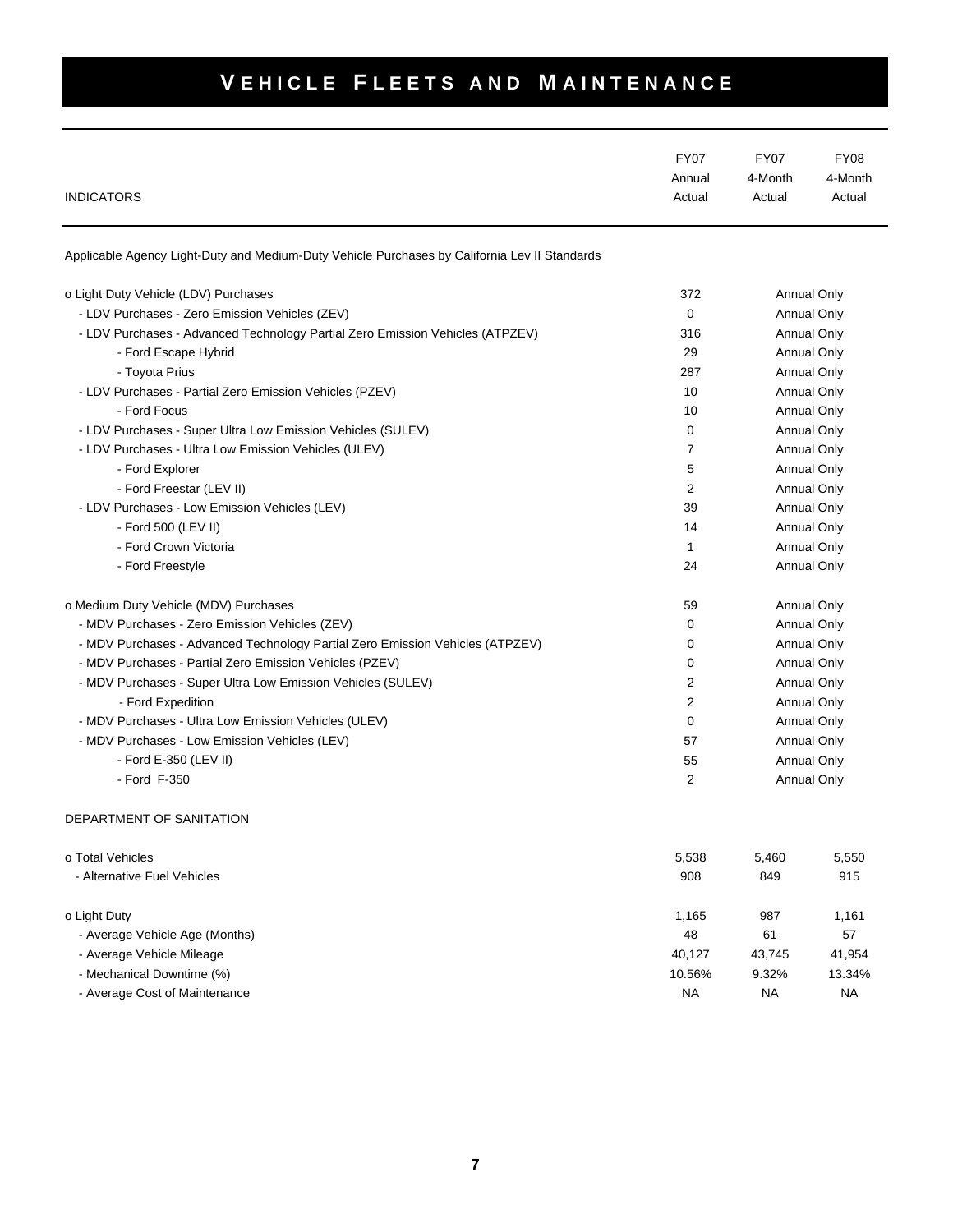| <b>INDICATORS</b>                                                                             | <b>FY07</b><br>Annual<br>Actual | <b>FY07</b><br>4-Month<br>Actual | <b>FY08</b><br>4-Month<br>Actual |
|-----------------------------------------------------------------------------------------------|---------------------------------|----------------------------------|----------------------------------|
| o Medium Duty                                                                                 | 220                             | 450                              | 228                              |
| - Average Vehicle Age (Months)                                                                | 76                              | 70                               | 69                               |
| - Average Vehicle Mileage                                                                     | 29,069                          | 25,612                           | 27,870                           |
| - Mechanical Downtime (%)                                                                     | 10.29%                          | 8.41%                            | 10.20%                           |
| - Average Cost of Maintenance                                                                 | NA                              | <b>NA</b>                        | <b>NA</b>                        |
| o Heavy Duty                                                                                  | 3,639                           | 3,404                            | 3,646                            |
| - Average Vehicle Age (Months)                                                                | 66                              | 63                               | 64                               |
| - Average Vehicle Mileage                                                                     | 34,821                          | 33,318                           | 35,734                           |
| - Mechanical Downtime (%)                                                                     | 14.62%                          | 15.70%                           | 16.86%                           |
| - Average Cost of Maintenance                                                                 | NA                              | <b>NA</b>                        | <b>NA</b>                        |
| Applicable Agency Light-Duty and Medium-Duty Vehicle Purchases by California Lev II Standards |                                 |                                  |                                  |
| o Light Duty Vehicle (LDV) Purchases                                                          | 121                             |                                  | <b>Annual Only</b>               |
| - LDV Purchases - Zero Emission Vehicles (ZEV)                                                | 0                               |                                  | <b>Annual Only</b>               |
| - LDV Purchases - Advanced Technology Partial Zero Emission Vehicles (ATPZEV)                 | 121                             |                                  | <b>Annual Only</b>               |
| - Ford Escape Hybrid                                                                          | 16                              |                                  | <b>Annual Only</b>               |
| - Toyota Prius                                                                                | 105                             |                                  | <b>Annual Only</b>               |
| - LDV Purchases - Partial Zero Emission Vehicles (PZEV)                                       | $\mathbf 0$                     |                                  | <b>Annual Only</b>               |
| - LDV Purchases - Super Ultra Low Emission Vehicles (SULEV)                                   | 0                               |                                  | <b>Annual Only</b>               |
| - LDV Purchases - Ultra Low Emission Vehicles (ULEV)                                          | 0                               |                                  | <b>Annual Only</b>               |
| - LDV Purchases - Low Emission Vehicles (LEV)                                                 | 0                               |                                  | <b>Annual Only</b>               |
| o Medium Duty Vehicle (MDV) Purchases                                                         | 4                               |                                  | <b>Annual Only</b>               |
| - MDV Purchases - Zero Emission Vehicles (ZEV)                                                | 0                               |                                  | <b>Annual Only</b>               |
| - MDV Purchases - Advanced Technology Partial Zero Emission Vehicles (ATPZEV)                 | 0                               |                                  | <b>Annual Only</b>               |
| - MDV Purchases - Partial Zero Emission Vehicles (PZEV)                                       | 0                               |                                  | <b>Annual Only</b>               |
| - MDV Purchases - Super Ultra Low Emission Vehicles (SULEV)                                   | 0                               |                                  | <b>Annual Only</b>               |
| - MDV Purchases - Ultra Low Emission Vehicles (ULEV)                                          | $\overline{2}$                  |                                  | <b>Annual Only</b>               |
| - Chevy Tahoe Ethanol                                                                         | 1                               |                                  | <b>Annual Only</b>               |
| - GMC Yukon                                                                                   | 1                               |                                  | <b>Annual Only</b>               |
| - MDV Purchases - Low Emission Vehicles (LEV)                                                 | 2                               |                                  | Annual Only                      |
| - Ford F-250                                                                                  | $\overline{2}$                  |                                  | <b>Annual Only</b>               |
| DEPARTMENT OF PARKS AND RECREATION                                                            |                                 |                                  |                                  |

| o Total Vehicles            | 2.294 | 2.250 | 2.297 |
|-----------------------------|-------|-------|-------|
| - Alternative Fuel Vehicles | 443   | 407   | 450   |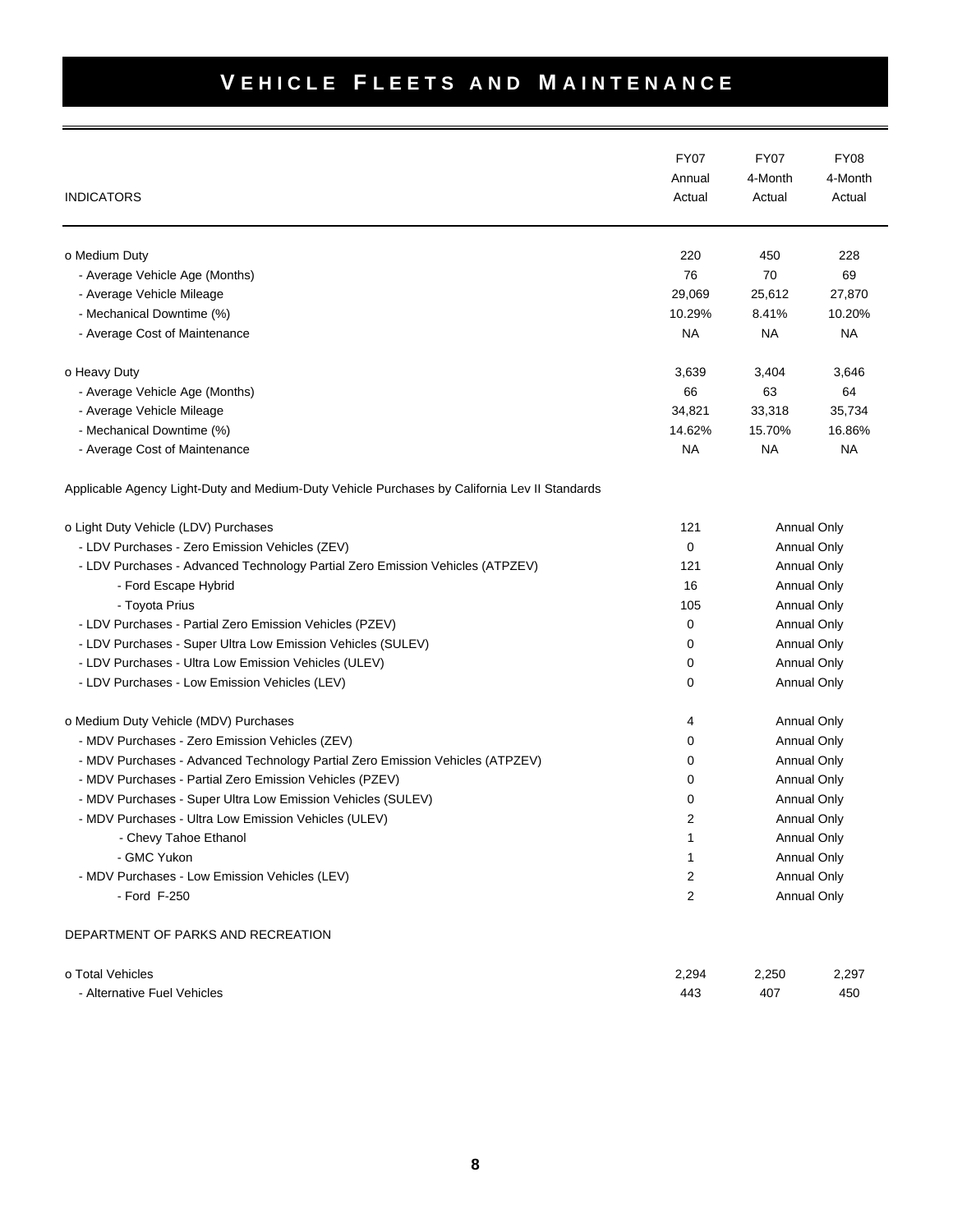|                                                                                               | <b>FY07</b> | <b>FY07</b> | <b>FY08</b>        |
|-----------------------------------------------------------------------------------------------|-------------|-------------|--------------------|
|                                                                                               | Annual      | 4-Month     | 4-Month            |
| <b>INDICATORS</b>                                                                             | Actual      | Actual      | Actual             |
| o Light Duty                                                                                  | 458         | 431         | 446                |
| - Average Vehicle Age (Months)                                                                | 85          | 60          | 82                 |
| - Average Vehicle Mileage                                                                     | 47,589      | 56,394      | 40,729             |
| - Mechanical Downtime (%)                                                                     | 4.27%       | 9.35%       | 3.29%              |
| - Average Cost of Maintenance                                                                 | \$626       | \$508       | \$426              |
| o Medium Duty                                                                                 | 865         | 840         | 868                |
| - Average Vehicle Age (Months)                                                                | 92          | 84          | 85                 |
| - Average Vehicle Mileage                                                                     | 41,759      | 46,028      | 38,169             |
| - Mechanical Downtime (%)                                                                     | 6.59%       | 8.67%       | 4.67%              |
| - Average Cost of Maintenance                                                                 | \$738       | \$521       | \$446              |
| o Heavy Duty                                                                                  | 368         | 350         | 381                |
| - Average Vehicle Age (Months)                                                                | 120         | 103         | 111                |
| - Average Vehicle Mileage                                                                     | 31,734      | 34,009      | 28,651             |
| - Mechanical Downtime (%)                                                                     | 9.45%       | 9.55%       | 10.87%             |
| - Average Cost of Maintenance                                                                 | \$1,822     | \$948       | \$825              |
| Applicable Agency Light-Duty and Medium-Duty Vehicle Purchases by California Lev II Standards |             |             |                    |
| o Light Duty Vehicle (LDV) Purchases                                                          | 66          |             | <b>Annual Only</b> |
| - LDV Purchases - Zero Emission Vehicles (ZEV)                                                | 0           |             | Annual Only        |
| - LDV Purchases - Advanced Technology Partial Zero Emission Vehicles (ATPZEV)                 | 43          |             | <b>Annual Only</b> |
| - Ford Escape Hybrid                                                                          | 20          |             | Annual Only        |
| - Toyota Prius                                                                                | 8           |             | Annual Only        |
| - Honda Civic CNG                                                                             | 15          |             | <b>Annual Only</b> |
| - LDV Purchases - Partial Zero Emission Vehicles (PZEV)                                       | 14          |             | <b>Annual Only</b> |
| - Ford Focus                                                                                  | 14          |             | <b>Annual Only</b> |
| - LDV Purchases - Super Ultra Low Emission Vehicles (SULEV)                                   | 0           |             | <b>Annual Only</b> |
| - LDV Purchases - Ultra Low Emission Vehicles (ULEV)                                          | 0           |             | <b>Annual Only</b> |
| - LDV Purchases - Low Emission Vehicles (LEV)                                                 | 9           |             | <b>Annual Only</b> |
| - Ford Ranger (LEV II)                                                                        | 9           |             | <b>Annual Only</b> |
| o Medium Duty Vehicle (MDV) Purchases                                                         | 91          |             | <b>Annual Only</b> |
| - MDV Purchases - Zero Emission Vehicles (ZEV)                                                | 0           |             | Annual Only        |
| - MDV Purchases - Advanced Technology Partial Zero Emission Vehicles (ATPZEV)                 | 0           |             | <b>Annual Only</b> |
| - MDV Purchases - Partial Zero Emission Vehicles (PZEV)                                       | 0           |             | <b>Annual Only</b> |
| - MDV Purchases - Super Ultra Low Emission Vehicles (SULEV)                                   | 0           |             | Annual Only        |
| - MDV Purchases - Ultra Low Emission Vehicles (ULEV)                                          | 0           |             | <b>Annual Only</b> |
| - MDV Purchases - Low Emission Vehicles (LEV)                                                 | 91          |             | <b>Annual Only</b> |
| - Ford E-350 (LEV II)                                                                         | 69          |             | <b>Annual Only</b> |
| - Ford F-250                                                                                  | 13          |             | <b>Annual Only</b> |
| - Ford F-350                                                                                  | 9           |             | <b>Annual Only</b> |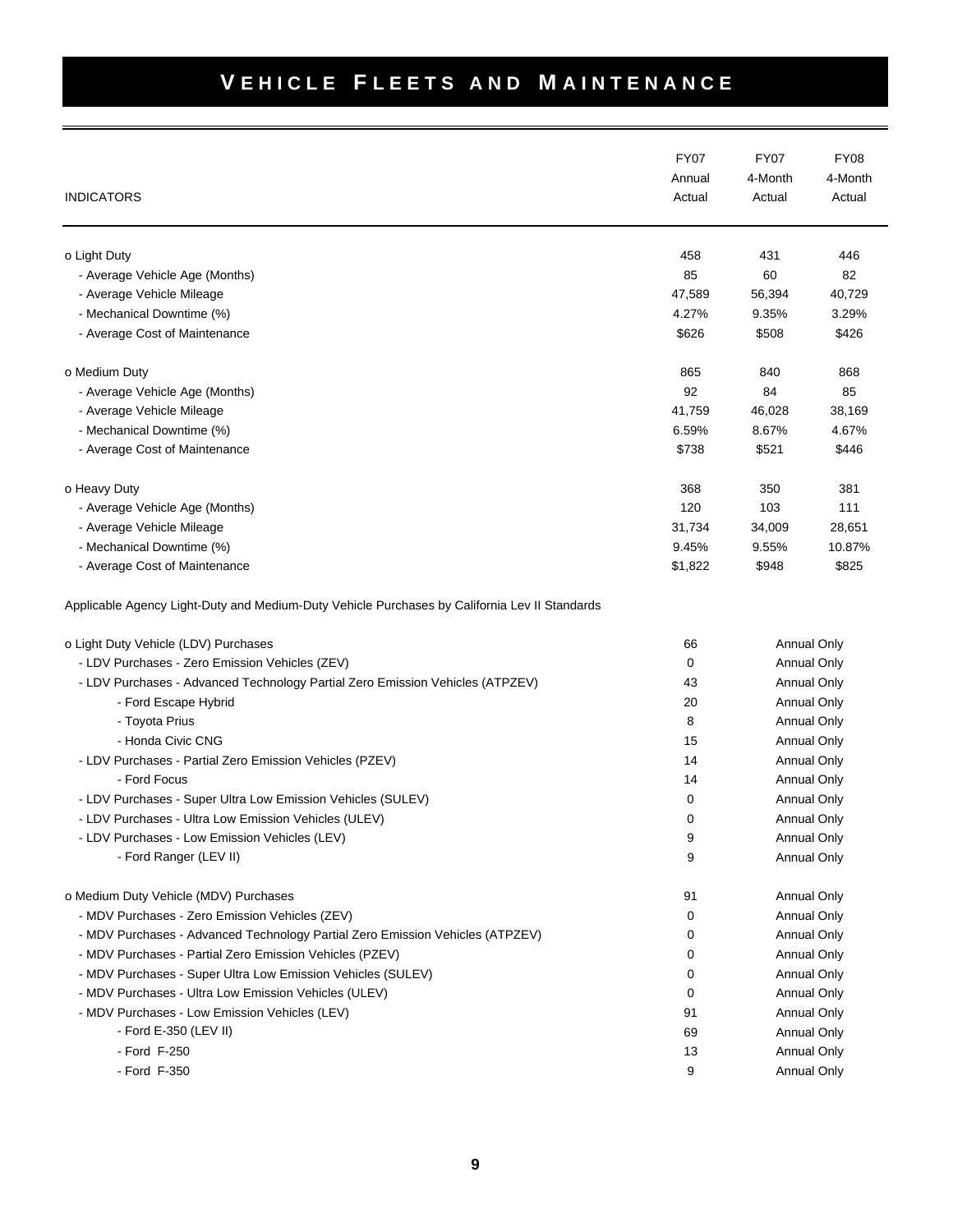| <b>INDICATORS</b>                                                                             | <b>FY07</b><br>Annual<br>Actual | <b>FY07</b><br>4-Month<br>Actual | <b>FY08</b><br>4-Month<br>Actual |
|-----------------------------------------------------------------------------------------------|---------------------------------|----------------------------------|----------------------------------|
| POLICE DEPARTMENT                                                                             |                                 |                                  |                                  |
| o Total Vehicles                                                                              | 8,838                           | 8,545                            | 8,839                            |
| - Alternative Fuel Vehicles                                                                   | 71                              | <b>NA</b>                        | 59                               |
| o Light Duty                                                                                  | 7,418                           | 7,320                            | 7,240                            |
| - Average Vehicle Age (Months)                                                                | 39                              | 44                               | 39                               |
| - Average Vehicle Mileage                                                                     | 27,018                          | 29,788                           | 25,850                           |
| - Mechanical Downtime (%)                                                                     | 5.20%                           | 8.54%                            | 4.43%                            |
| - Average Cost of Maintenance                                                                 | \$1,531                         | \$735                            | \$579                            |
| o Medium Duty                                                                                 | 450                             | 453                              | 531                              |
| - Average Vehicle Age (Months)                                                                | 65                              | 80                               | 51                               |
| - Average Vehicle Mileage                                                                     | 30,130                          | 40,206                           | 21,720                           |
| - Mechanical Downtime (%)                                                                     | 8.29%                           | 14.87%                           | 5.30%                            |
| - Average Cost of Maintenance                                                                 | \$2,479                         | \$1,097                          | \$587                            |
| o Heavy Duty                                                                                  | 219                             | 111                              | 252                              |
| - Average Vehicle Age (Months)                                                                | 54                              | 104                              | 52                               |
| - Average Vehicle Mileage                                                                     | 17,551                          | 30,568                           | 16,791                           |
| - Mechanical Downtime (%)                                                                     | 4.95%                           | 10.23%                           | 7.85%                            |
| - Average Cost of Maintenance                                                                 | \$1,625                         | \$783                            | \$804                            |
| Applicable Agency Light-Duty and Medium-Duty Vehicle Purchases by California Lev II Standards |                                 |                                  |                                  |
| o Light Duty Vehicle (LDV) Purchases                                                          | 7                               |                                  | Annual Only                      |
| - LDV Purchases - Zero Emission Vehicles (ZEV)                                                | 0                               |                                  | Annual Only                      |
| - LDV Purchases - Advanced Technology Partial Zero Emission Vehicles (ATPZEV)                 | 0                               |                                  | Annual Only                      |
| - LDV Purchases - Partial Zero Emission Vehicles (PZEV)                                       | 0                               |                                  | Annual Only                      |
| - LDV Purchases - Super Ultra Low Emission Vehicles (SULEV)                                   | 0                               |                                  | Annual Only                      |
| - LDV Purchases - Ultra Low Emission Vehicles (ULEV)                                          | 1                               |                                  | Annual Only                      |
| - GMC Sierra Ethanol                                                                          | 1                               |                                  | <b>Annual Only</b>               |
| - LDV Purchases - Low Emission Vehicles (LEV)                                                 | 6                               |                                  | Annual Only                      |
| - Ford 500 (LEV II)                                                                           | 6                               |                                  | Annual Only                      |
| o Medium Duty Vehicle (MDV) Purchases                                                         | 3                               |                                  | Annual Only                      |
| - MDV Purchases - Zero Emission Vehicles (ZEV)                                                | 0                               |                                  | Annual Only                      |
| - MDV Purchases - Advanced Technology Partial Zero Emission Vehicles (ATPZEV)                 | 0                               |                                  | Annual Only                      |
| - MDV Purchases - Partial Zero Emission Vehicles (PZEV)                                       | 0                               |                                  | Annual Only                      |
| - MDV Purchases - Super Ultra Low Emission Vehicles (SULEV)                                   | 0                               |                                  | Annual Only                      |
| - MDV Purchases - Ultra Low Emission Vehicles (ULEV)                                          | 0                               |                                  | Annual Only                      |
| - MDV Purchases - Low Emission Vehicles (LEV)                                                 | 3                               |                                  | Annual Only                      |
| - Ford E-350 (LEV II)                                                                         | 1                               |                                  | <b>Annual Only</b>               |
| - Ford F-250                                                                                  | 2                               |                                  | Annual Only                      |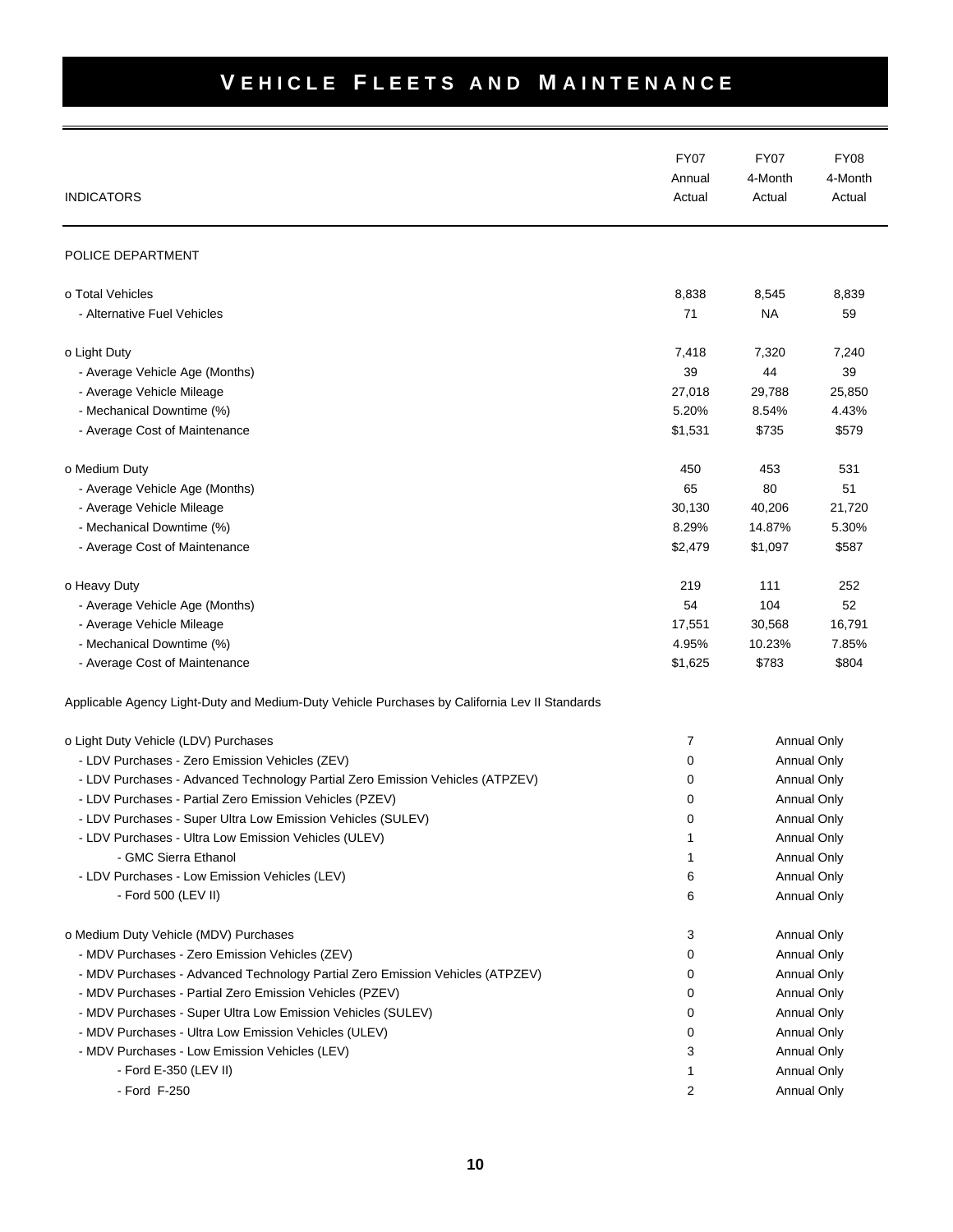| <b>INDICATORS</b>              | <b>FY07</b><br>Annual<br>Actual | <b>FY07</b><br>4-Month<br>Actual | <b>FY08</b><br>4-Month<br>Actual |
|--------------------------------|---------------------------------|----------------------------------|----------------------------------|
| FIRE DEPARTMENT                |                                 |                                  |                                  |
| o Total Vehicles               | 2,055                           | 2,041                            | 2,030                            |
| o Vehicle Inventory            |                                 |                                  |                                  |
| - Engines                      | 311                             | 311                              | 309                              |
| - Ladders                      | 219                             | 214                              | 214                              |
| - Rescue/Hazardous Materials   | 29                              | 29                               | 29                               |
| - Support Vehicles             | 1,030                           | 1,038                            | 1,031                            |
| - Ambulances                   | 466                             | 449                              | 447                              |
| o Light Duty                   | 317                             | 341                              | 334                              |
| - Average Vehicle Age (Months) | 77                              | 72                               | 80                               |
| - Average Vehicle Mileage      | 67,827                          | 63,688                           | 71,246                           |
| - Mechanical Downtime (%)      | 8.01%                           | 6.94%                            | 6.10%                            |
| - Average Cost of Maintenance  | \$238                           | \$697                            | \$674                            |
| o Medium Duty                  | 549                             | 557                              | 551                              |
| - Average Vehicle Age (Months) | 64                              | 57                               | 68                               |
| - Average Vehicle Mileage      | 46,841                          | 41,560                           | 50,007                           |
| - Mechanical Downtime (%)      | 6.29%                           | 5.89%                            | 7.66%                            |
| - Average Cost of Maintenance  | \$3,710                         | \$1,156                          | \$1,354                          |
| o Heavy Duty                   | 89                              | 88                               | 91                               |
| - Average Vehicle Age (Months) | 68                              | 64                               | 68                               |
| - Average Vehicle Mileage      | 17,599                          | 17,490                           | 18,347                           |
| - Mechanical Downtime (%)      | 8.66%                           | 4.64%                            | 8.81%                            |
| - Average Cost of Maintenance  | \$2,698                         | \$893                            | \$839                            |
| o Rescue/Hazardous Materials   | 29                              | 29                               | 29                               |
| - Average Vehicle Age (Months) | 100                             | 93                               | 104                              |
| - Average Vehicle Mileage      | 59,718                          | 56,339                           | 61,141                           |
| - Mechanical Downtime (%)      | 17.64%                          | 16.26%                           | 20.90%                           |
| - Average Cost of Maintenance  | \$12,075                        | \$3,342                          | \$6,064                          |
| o Engines                      | 311                             | 311                              | 309                              |
| - Average Vehicle Age (Months) | 101                             | 94                               | 105                              |
| - Average Vehicle Mileage      | 55,184                          | 50,988                           | 56,590                           |
| - Mechanical Downtime (%)      | 14.67%                          | 11.96%                           | 25.14%                           |
| - Average Cost of Maintenance  | \$11,171                        | \$3,714                          | \$4,335                          |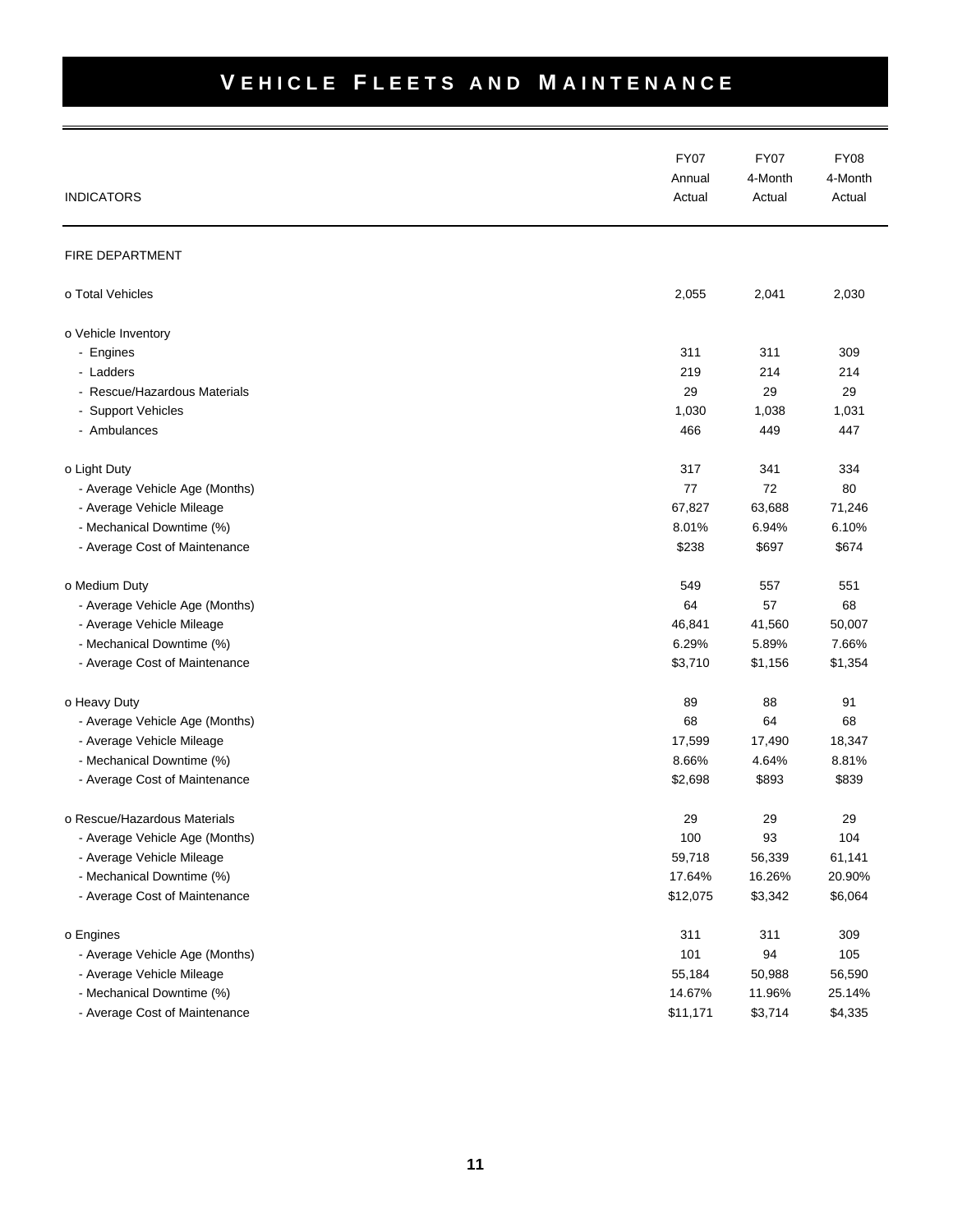| <b>INDICATORS</b>                                                                             | <b>FY07</b><br>Annual<br>Actual | <b>FY07</b><br>4-Month<br>Actual | <b>FY08</b><br>4-Month<br>Actual |
|-----------------------------------------------------------------------------------------------|---------------------------------|----------------------------------|----------------------------------|
|                                                                                               |                                 |                                  |                                  |
| o Ladders                                                                                     | 219                             | 214                              | 214                              |
| - Average Vehicle Age (Months)                                                                | 95                              | 93                               | 96                               |
| - Average Vehicle Mileage                                                                     | 45,464                          | 44,216                           | 45,717                           |
| - Mechanical Downtime (%)                                                                     | 17.52%                          | 17.07%                           | 20.90%                           |
| - Average Cost of Maintenance                                                                 | \$23,203                        | \$7,303                          | \$7,733                          |
| o Ambulances                                                                                  | 466                             | 449                              | 447                              |
| - Average Vehicle Age (Months)                                                                | 52                              | 57                               | 53                               |
| - Average Vehicle Mileage                                                                     | 67,170                          | 75,108                           | 67,993                           |
| - Mechanical Downtime (%)                                                                     | 8.77%                           | 6.57%                            | 6.74%                            |
| - Average Cost of Maintenance                                                                 | \$7,419                         | \$2,610                          | \$2,650                          |
| Applicable Agency Light-Duty and Medium-Duty Vehicle Purchases by California Lev II Standards |                                 |                                  |                                  |
| o Light Duty Vehicle (LDV) Purchases                                                          | 0                               |                                  | <b>Annual Only</b>               |
| - LDV Purchases - Zero Emission Vehicles (ZEV)                                                | 0                               | <b>Annual Only</b>               |                                  |
| - LDV Purchases - Advanced Technology Partial Zero Emission Vehicles (ATPZEV)                 | 0                               | <b>Annual Only</b>               |                                  |
| - LDV Purchases - Partial Zero Emission Vehicles (PZEV)                                       | 0                               | <b>Annual Only</b>               |                                  |
| - LDV Purchases - Super Ultra Low Emission Vehicles (SULEV)                                   | 0                               |                                  | <b>Annual Only</b>               |
| - LDV Purchases - Ultra Low Emission Vehicles (ULEV)                                          | 0                               | <b>Annual Only</b>               |                                  |
| - LDV Purchases - Low Emission Vehicles (LEV)                                                 | 0                               |                                  | <b>Annual Only</b>               |
| o Medium Duty Vehicle (MDV) Purchases                                                         | 0                               |                                  | <b>Annual Only</b>               |
| - MDV Purchases - Zero Emission Vehicles (ZEV)                                                | 0                               |                                  | <b>Annual Only</b>               |
| - MDV Purchases - Advanced Technology Partial Zero Emission Vehicles (ATPZEV)                 | 0                               |                                  | Annual Only                      |
| - MDV Purchases - Partial Zero Emission Vehicles (PZEV)                                       | 0                               |                                  | <b>Annual Only</b>               |
| - MDV Purchases - Super Ultra Low Emission Vehicles (SULEV)                                   | 0                               |                                  | Annual Only                      |
| - MDV Purchases - Ultra Low Emission Vehicles (ULEV)                                          | 0                               |                                  | Annual Only                      |
| - MDV Purchases - Low Emission Vehicles (LEV)                                                 | 0                               |                                  | <b>Annual Only</b>               |
| DEPARTMENT OF CORRECTION                                                                      |                                 |                                  |                                  |
| o Total Vehicles                                                                              | 657                             | 626                              | 630                              |
| - Alternative Fuel Vehicles                                                                   | 123                             | 127                              | 119                              |
| o Light Duty                                                                                  | 176                             | 192                              | 176                              |
| - Average Vehicle Age (Months)                                                                | 63                              | 60                               | 61                               |
| - Average Vehicle Mileage                                                                     | 62,289                          | 57,884                           | 61,035                           |
| - Mechanical Downtime (%)                                                                     | 15.09%                          | 16.84%                           | 16.97%                           |
| - Average Cost of Maintenance                                                                 | \$921                           | \$410                            | \$379                            |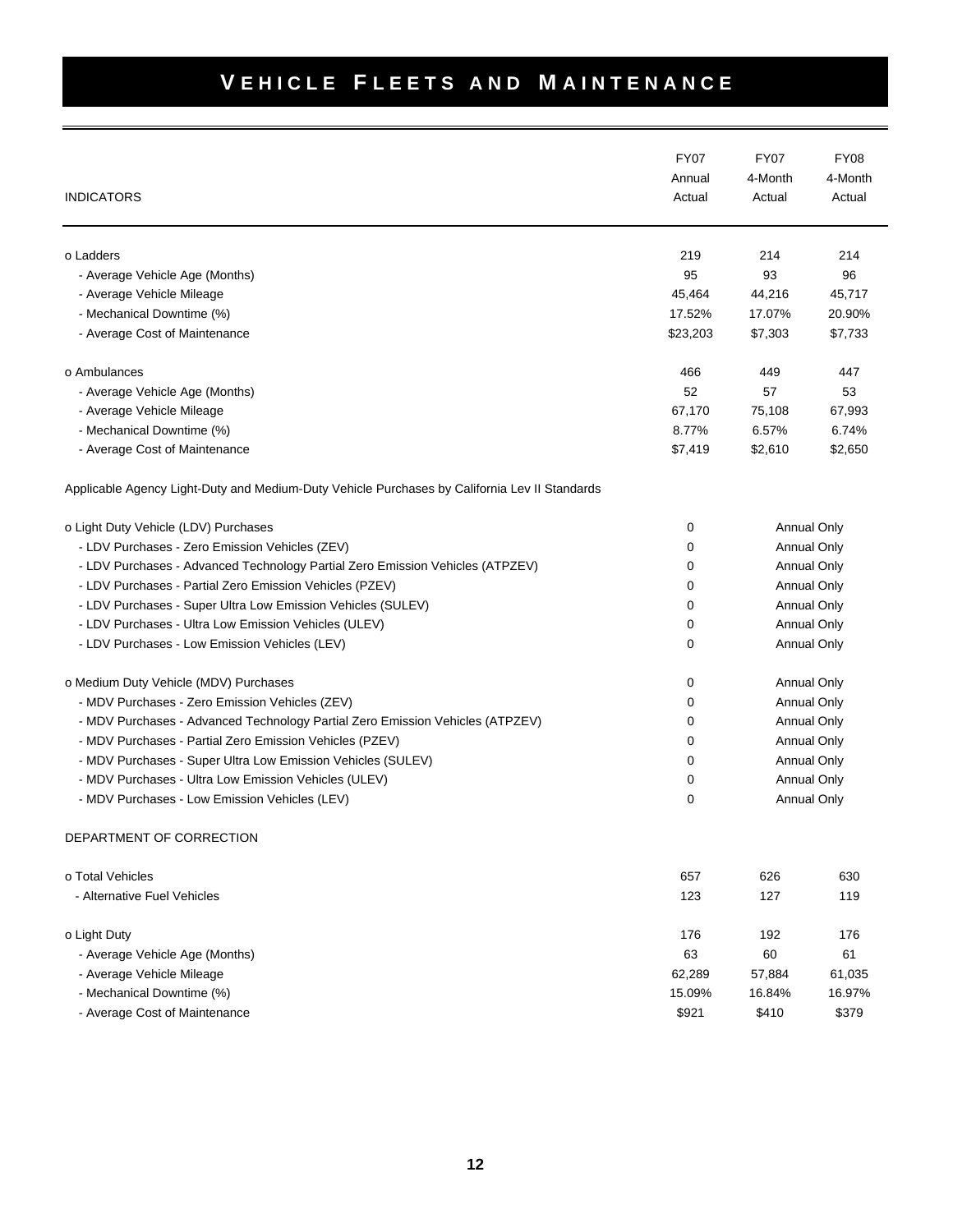| <b>INDICATORS</b>                                                                             | <b>FY07</b><br>Annual<br>Actual | <b>FY07</b><br>4-Month<br>Actual | <b>FY08</b><br>4-Month<br>Actual |
|-----------------------------------------------------------------------------------------------|---------------------------------|----------------------------------|----------------------------------|
| o Medium Duty                                                                                 | 231                             | 189                              | 210                              |
| - Average Vehicle Age (Months)                                                                | 78                              | 84                               | 73                               |
| - Average Vehicle Mileage                                                                     | 47,757                          | 50,770                           | 44,979                           |
| - Mechanical Downtime (%)                                                                     | 11.44%                          | 12.03%                           | 17.99%                           |
| - Average Cost of Maintenance                                                                 | \$490                           | \$235                            | \$229                            |
| o Heavy Duty                                                                                  | 231                             | 237                              | 234                              |
| - Average Vehicle Age (Months)                                                                | 111                             | 103                              | 106                              |
| - Average Vehicle Mileage                                                                     | 59,424                          | 56,189                           | 56,668                           |
| - Mechanical Downtime (%)                                                                     | 23.72%                          | 22.66%                           | 29.17%                           |
| - Average Cost of Maintenance                                                                 | \$3,766                         | \$1,619                          | \$620                            |
| Applicable Agency Light-Duty and Medium-Duty Vehicle Purchases by California Lev II Standards |                                 |                                  |                                  |
| o Light Duty Vehicle (LDV) Purchases                                                          | 18                              |                                  | Annual Only                      |
| - LDV Purchases - Zero Emission Vehicles (ZEV)                                                | 0                               |                                  | <b>Annual Only</b>               |
| - LDV Purchases - Advanced Technology Partial Zero Emission Vehicles (ATPZEV)                 | 3                               |                                  | <b>Annual Only</b>               |
| - Toyota Prius                                                                                | 3                               |                                  | <b>Annual Only</b>               |
| - LDV Purchases - Partial Zero Emission Vehicles (PZEV)                                       | 0                               |                                  | <b>Annual Only</b>               |
| - LDV Purchases - Super Ultra Low Emission Vehicles (SULEV)                                   | 0                               |                                  | <b>Annual Only</b>               |
| - LDV Purchases - Ultra Low Emission Vehicles (ULEV)                                          | 12                              |                                  | <b>Annual Only</b>               |
| - Ford Explorer                                                                               | 12                              |                                  | <b>Annual Only</b>               |
| - LDV Purchases - Low Emission Vehicles (LEV)                                                 | 3                               |                                  | Annual Only                      |
| - Ford Crown Victoria                                                                         | 3                               |                                  | <b>Annual Only</b>               |
| o Medium Duty Vehicle (MDV) Purchases                                                         | 0                               |                                  | <b>Annual Only</b>               |
| - MDV Purchases - Zero Emission Vehicles (ZEV)                                                | 0                               |                                  | <b>Annual Only</b>               |
| - MDV Purchases - Advanced Technology Partial Zero Emission Vehicles (ATPZEV)                 | 0                               |                                  | <b>Annual Only</b>               |
| - MDV Purchases - Partial Zero Emission Vehicles (PZEV)                                       | 0                               |                                  | <b>Annual Only</b>               |
| - MDV Purchases - Super Ultra Low Emission Vehicles (SULEV)                                   | $\mathbf 0$                     |                                  | <b>Annual Only</b>               |
| - MDV Purchases - Ultra Low Emission Vehicles (ULEV)                                          | 0                               |                                  | <b>Annual Only</b>               |
| - MDV Purchases - Low Emission Vehicles (LEV)                                                 | $\mathbf 0$                     |                                  | Annual Only                      |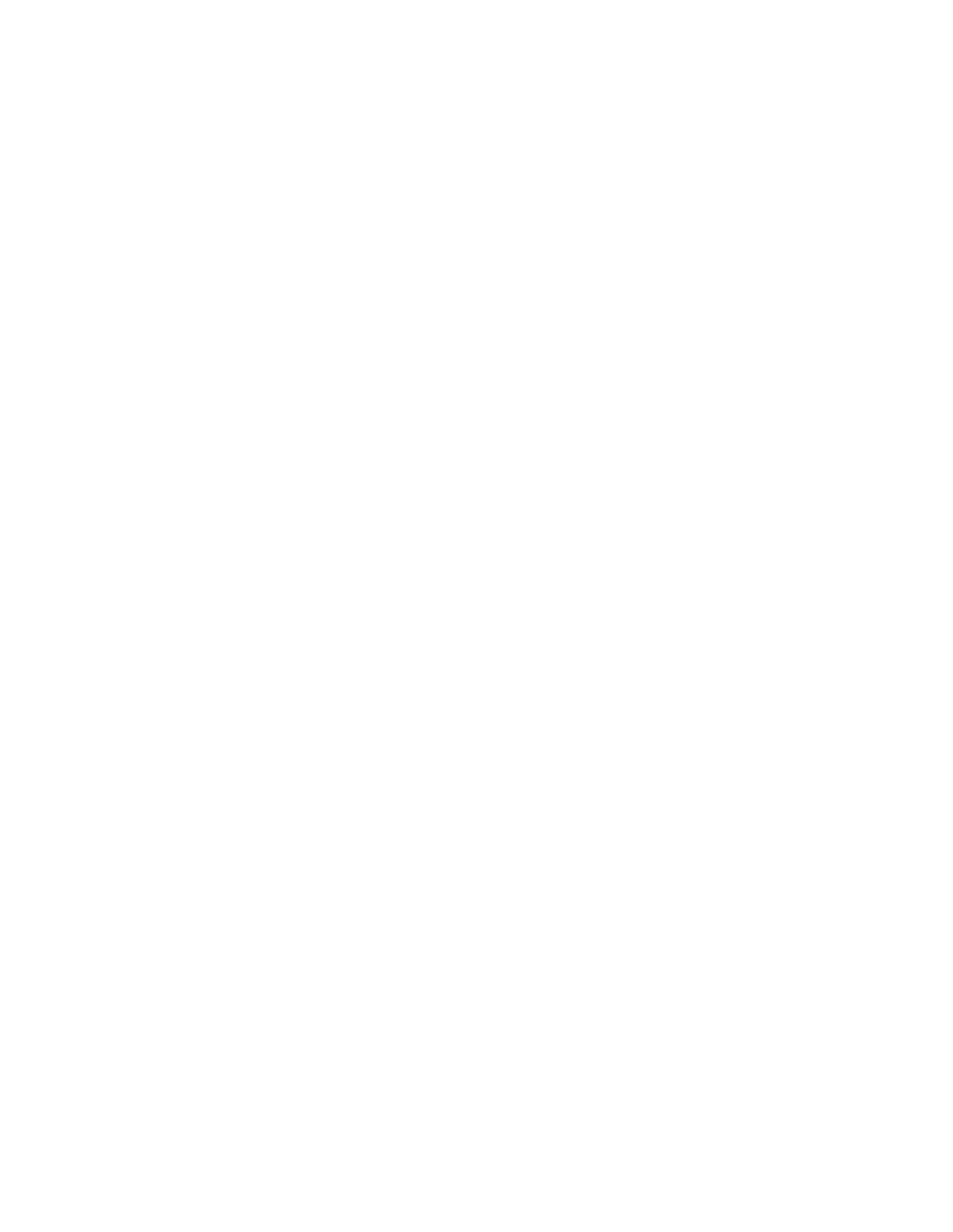#### **Fiscal 2008**

#### Emergency Management [017]

001 Personal Services 002 Other than Personal Services

Law [025]

001 Personal Services 002 Other than Personal Services

City Planning [030]

| 001 | <b>Personal Services</b>            |
|-----|-------------------------------------|
| 002 | <b>Other than Personal Services</b> |
| 003 | Geographic Systems - PS             |
| 004 | Geographic Systems - OTPS           |

Investigation [032]

| 001 | <b>Personal Services</b>            |
|-----|-------------------------------------|
| 002 | <b>Other than Personal Services</b> |
| 003 | <b>Inspector General - PS</b>       |
| 004 | <b>Inspector General - OTPS</b>     |

New York Public Library - The Research Libraries [035]

001 Lump Sum Appropriation

New York Public Library [037]

| 003 | Lump Sum - Borough of Manhattan         |
|-----|-----------------------------------------|
| 004 | Lump Sum - Borough of the Bronx         |
| 005 | Lump Sum - Borough of Staten Island     |
| 006 | <b>Systemwide Services</b>              |
| 007 | <b>Consultant and Advisory Services</b> |

Brooklyn Public Library [038]

001 Lump Sum

Queens Borough Public Library [039]

001 Lump Sum

Education [040]

- 401 General Educational Instruction and School Leadership PS 402 General Educational Instruction and School Leadership - OTPS
- 403 Special Educational Instruction and School Leadership PS
- 404 Special Educational Instruction and School Leadership OTPS
- 415 School Support Organization PS
- 416 School Support Organization OTPS
- 421 Citywide Special Education Instruction and School Leadership PS
- 422 Citywide Special Education Instruction and School Leadership OTPS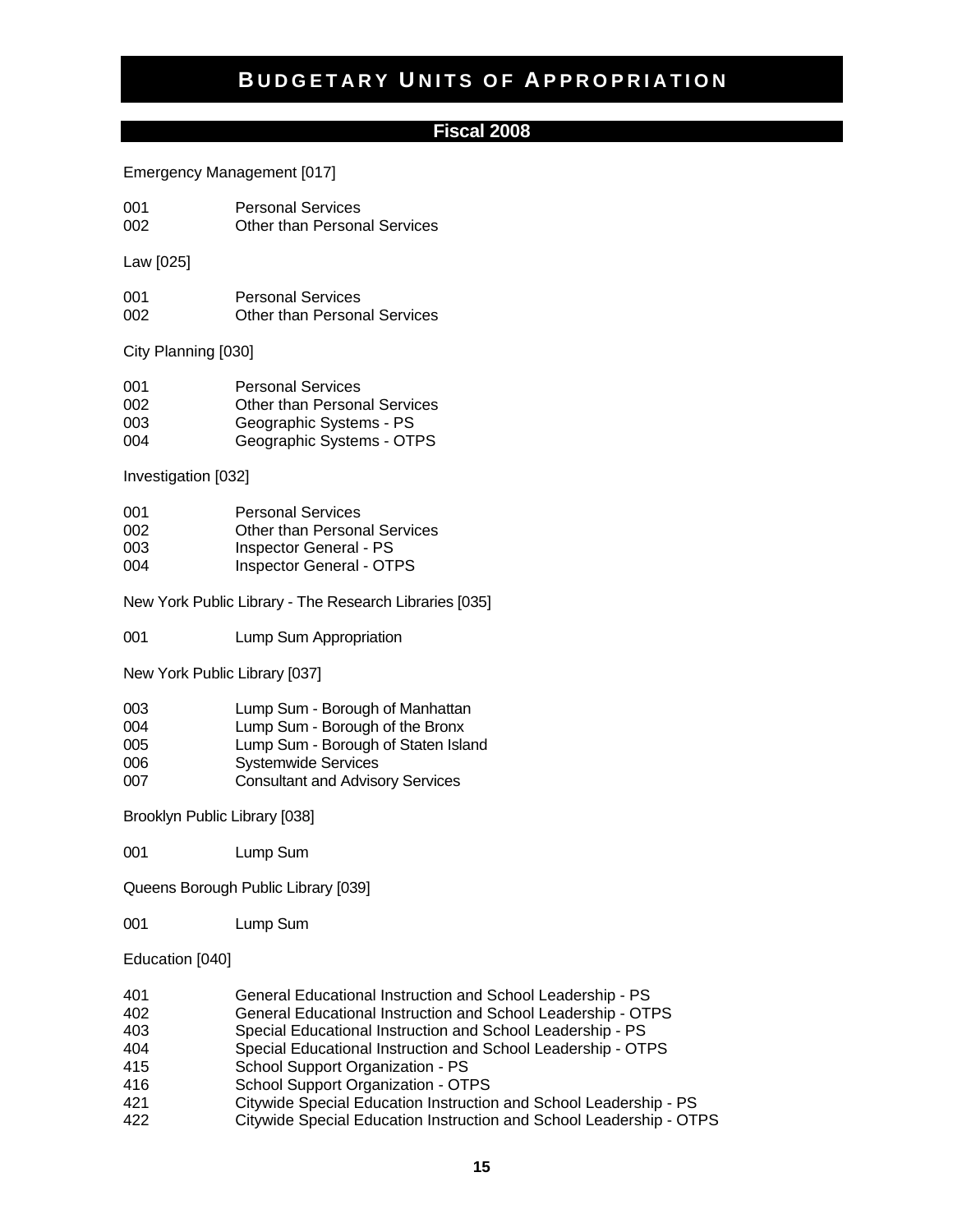- 423 Special Education Instructional Support PS
- 424 Special Education Instructional Support OTPS
- 435 School Facilities PS
- 436 School Facilities OTPS
- 438 Pupil Transportation OTPS
- 439 School Food Services PS
- 440 School Food Services OTPS
- 442 School Safety OTPS
- 444 Energy and Leases OTPS
- 453 Central Administration PS
- 454 Central Administration OTPS
- 461 Fringe Benefits PS
- 470 Special Education Pre-K Contract Payments OTPS
- 472 Charter/Contract/Foster Care OTPS
- 474 NPS and FIT Payments OTPS
- 481 Categorical Programs PS
- 482 Categorical Programs OTPS
- 491 Collective Bargaining PS

City University of New York [042]

- 001 Community College OTPS<br>002 Community College PS
- 002 Community College PS<br>003 Hunter Schools OTPS
- Hunter Schools OTPS
- 004 Hunter Schools PS
- 005 Educational Aid OTPS
- 012 Senior College OTPS

Civilian Complaint Review Board [054]

| 001 | <b>Personal Services</b>            |
|-----|-------------------------------------|
| 002 | <b>Other than Personal Services</b> |

#### Police [056]

| 001 | Operations                         |
|-----|------------------------------------|
| 002 | <b>Executive Management</b>        |
| 003 | School Safety -PS                  |
| 004 | Administration - Personnel         |
| 006 | <b>Criminal Justice</b>            |
| 007 | <b>Traffic Enforcement</b>         |
| 008 | Transit Police - PS                |
| 009 | Housing Police - PS                |
| 100 | <b>Operations - OTPS</b>           |
| 200 | <b>Executive Management - OTPS</b> |
| 300 | School Safety - OTPS               |
| 400 | Administration - OTPS              |
| 600 | Criminal Justice - OTPS            |
| 700 | <b>Traffic Enforcement - OTPS</b>  |
|     |                                    |

#### Fire [057]

| 001 | <b>Executive Administrative</b>          |
|-----|------------------------------------------|
| 002 | Fire Extinguishment & Emergency Response |
| 003 | Fire Investigation                       |
| 004 | Fire Prevention                          |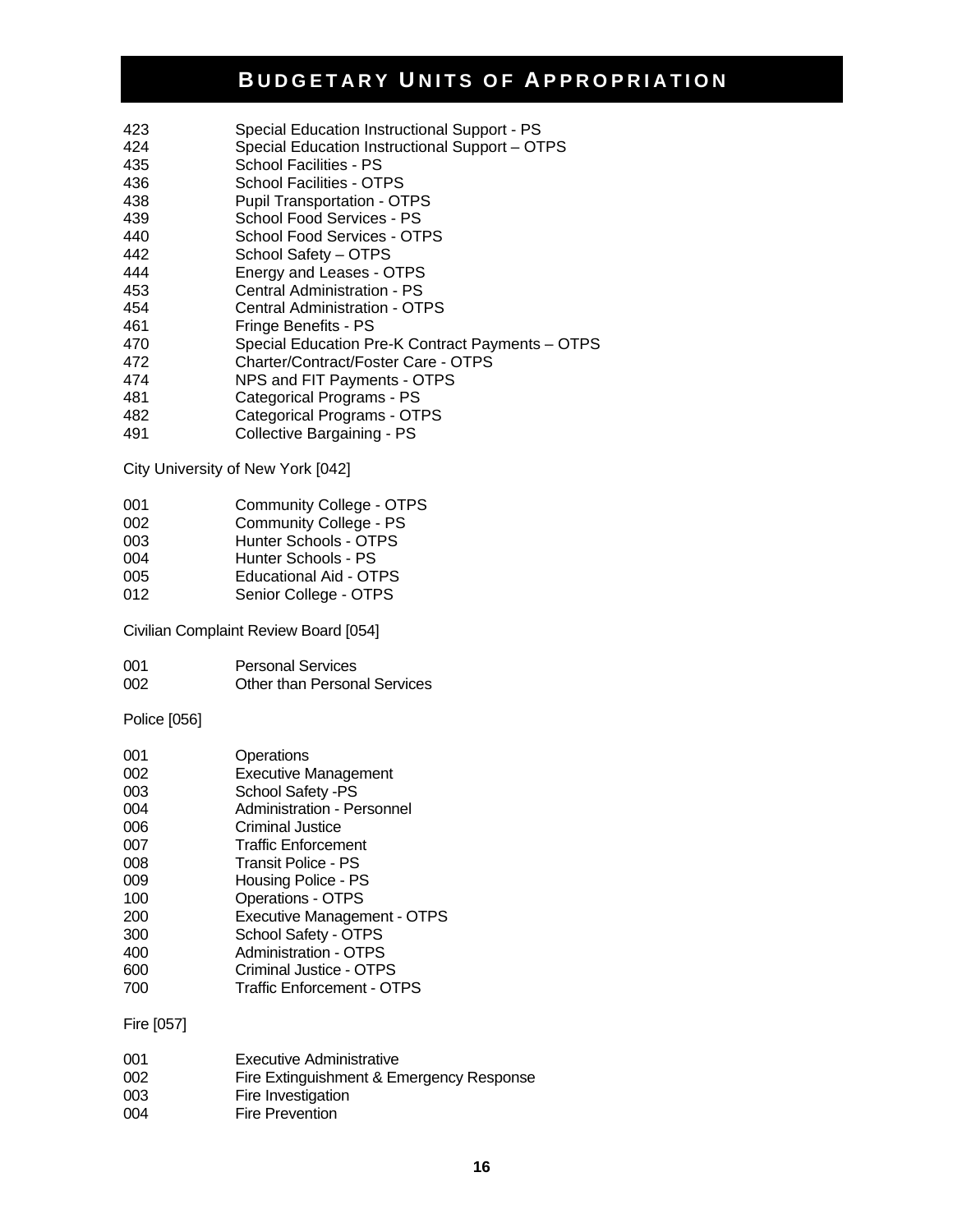- 005 Executive Administrative OTPS<br>006 Fire Extinguishment & Response
- Fire Extinguishment & Response OTPS
- 007 Fire Investigation OTPS
- 008 Fire Prevention OTPS
- 009 Emergency Medical Services- PS
- 010 Emergency Medical Services- OTPS

Children's Services [068]

| <b>Personal Services</b><br>001 |
|---------------------------------|
|---------------------------------|

- 002 **Other than Personal Services**<br>003 **Head Start/Dav Care PS**
- Head Start/Day Care PS
- 004 Head Start/Day Care OTPS
- 005 Administrative PS<br>006 Child Welfare OTF Child Welfare - OTPS

Human Resources [069]

| Administration - OTPS<br>101 |  |
|------------------------------|--|
|------------------------------|--|

- 103 Public Assistance OTPS<br>104 Medical Assistance OTP
- Medical Assistance OTPS
- 105 Adult Services OTPS<br>201 Administration
- 201 Administration<br>203 Public Assistar
- Public Assistance
- 204 Medical Assistance<br>205 Adult Services
- **Adult Services**

Homeless Services [071]

| 100 | <b>Personal Services</b>            |
|-----|-------------------------------------|
| 200 | <b>Other than Personal Services</b> |

Correction [072]

| 001 | Administration               |
|-----|------------------------------|
| 002 | Operations                   |
| 003 | <b>Operations - OTPS</b>     |
| 004 | <b>Administration - OTPS</b> |

Aging [125]

| 001 | Executive and Administrative Management        |
|-----|------------------------------------------------|
| 002 | <b>Community Programs</b>                      |
| 003 | <b>Community Programs - OTPS</b>               |
| 004 | Executive and Administrative Management - OTPS |

#### Cultural Affairs [126]

| 001 | Office of the Commissioner - PS |  |
|-----|---------------------------------|--|
|     |                                 |  |

- 002 Office of the Commissioner OTPS
- 003 Cultural Programs
- 004 Metropolitan Museum of Art<br>005 Mew York Botanical Garden
- New York Botanical Garden
- 006 American Museum of Natural History
- 007 The Wildlife Conservation Society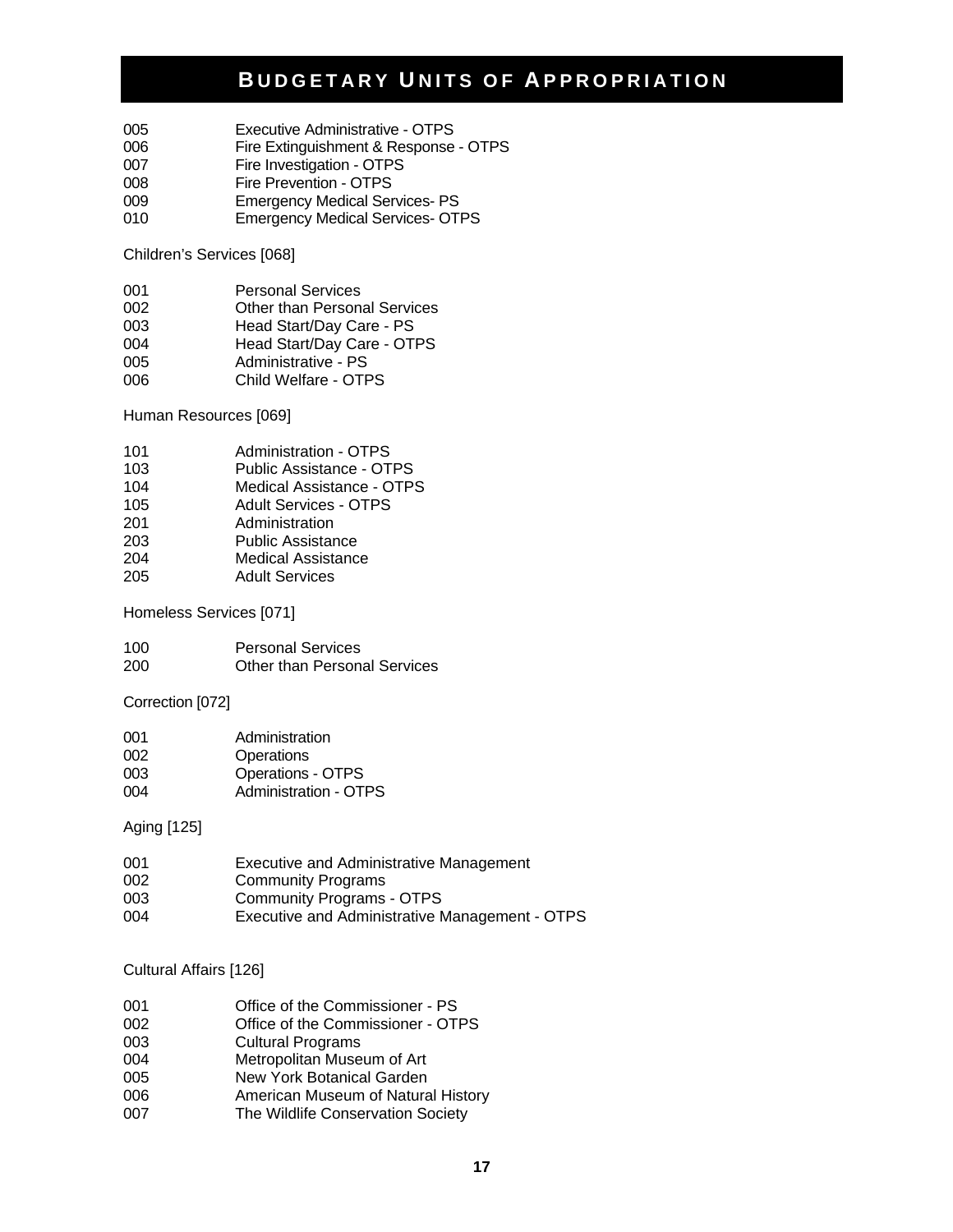- 008 Brooklyn Museum
- 009 Brooklyn Children's Museum
- 010 Brooklyn Botanical Garden
- 011 Queens Botanical Garden
- 012 New York Hall of Science
- 013 Staten Island Institute of Arts and Sciences
- 014 Staten Island Zoological Society
- 015 Staten Island Historical Society
- 016 Museum of the City of New York
- 017 Wave Hill
- 019 Brooklyn Academy of Music 020 Snug Harbor Cultural Center
- 021 Studio Museum in Harlem
- 022 Other Cultural Institutions
- 024 New York Shakespeare Festival

Juvenile Justice [130]

001 Personal Services 002 Other than Personal Services

Landmarks Preservation [136]

001 Personal Services 002 Other than Personal Services

Taxi and Limousine [156]

| 001 | <b>Personal Services</b>            |
|-----|-------------------------------------|
| 002 | <b>Other than Personal Services</b> |

Commission on Human Rights [226]

- 001 Personal Services
- 002 Other than Personal Services
- 003 Community Development PS<br>004 Community Development OT
- Community Development OTPS

Youth and Community Development [260]

| 002 | <b>Community Development - PS</b> |
|-----|-----------------------------------|

- 005 Community Development OTPS
- 311 Personal Services
- 312 Other than Personal Services

Probation [781]

- 001 Executive Management
- 002 Probation Services
- 003 Probation Services OTPS
- 004 Executive Management OTPS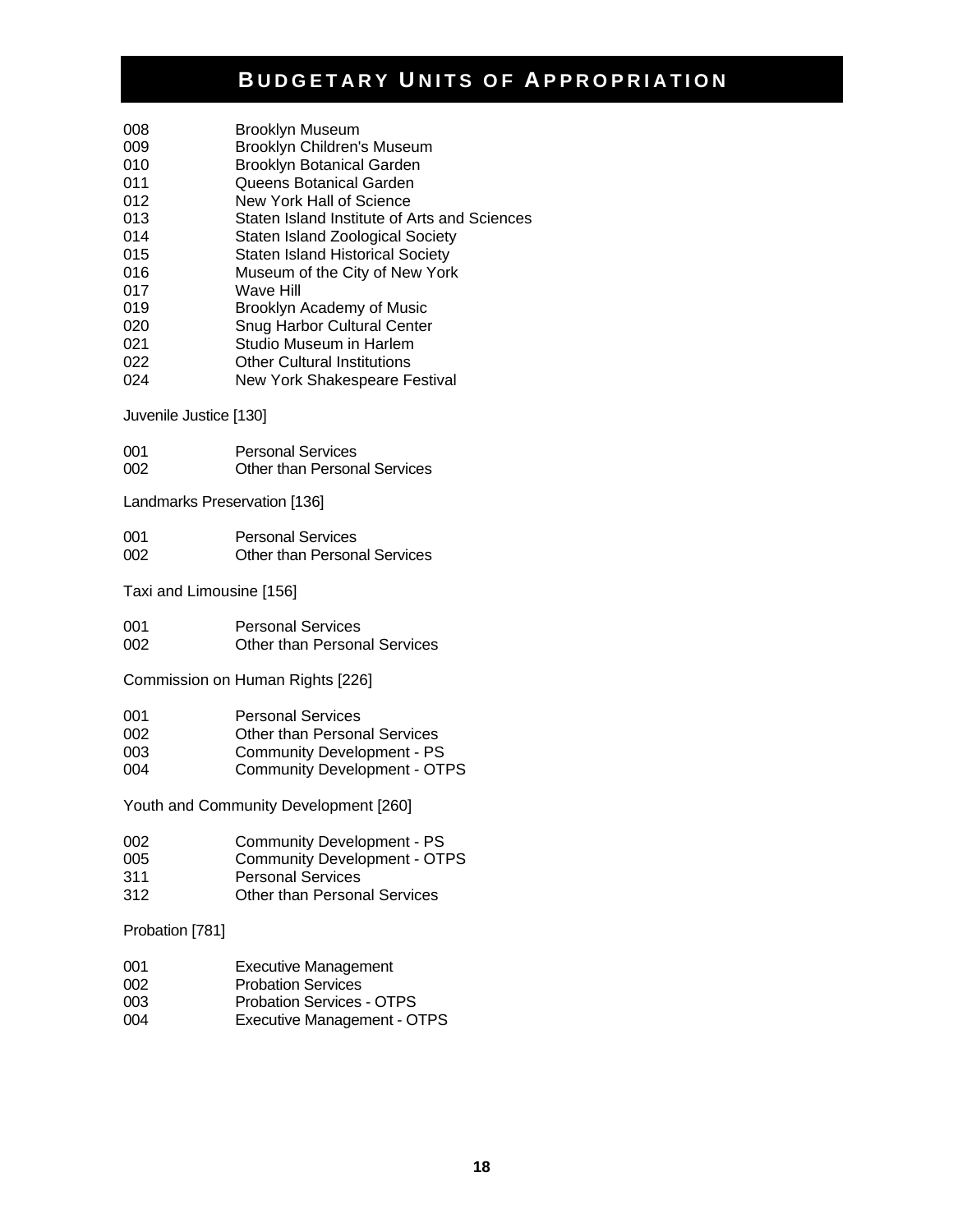Small Business Services [801] (Economic Development Corporation)

- 001 Department of Business PS
- 002 Department of Business OTPS
- 004 Contract Compliance & Business Opportunity PS
- 005 Contract Compliance & Business Opportunity OTPS
- 006 Economic Development Corporation
- 008 Economic Planning/Film PS
- 009 Economic Planning/Film OTPS
- 010 Workforce Investment Act PS
- 011 Workforce Investment Act OTPS

Housing Preservation and Development [806]

- 001 Office of Administration
- 002 Office of Development
- 004 Office of Housing Preservation
- 006 Housing Maintenance and Sales
- 008 Office of Administration OTPS<br>009 Office of Development OTPS
- Office of Development OTPS
- 010 Housing Management and Sales OTPS
- 011 Office of Housing Preservation OTPS

Buildings [810]

001 Personal Services 002 Other than Personal Services

Health and Mental Hygiene [816] (Office of Chief Medical Examiner)

- 101 **Health Administration**
- 102 Disease Control and Epidemiology
- 103 Health Promotion and Disease Prevention
- 104 Environmental Health Services
- 106 Office of Chief Medical Examiner
- 107 Health Care Access and Improvement PS
- 108 Mental Hygiene Management Services PS
- 111 **Health Administration OTPS**
- 112 Disease Control and Epidemiology OTPS
- 113 Health Promotion and Disease Prevention OTPS
- 114 Environmental Health Services OTPS
- 116 Office of Chief Medical Examiner OTPS
- 117 Health Care Access and Improvement OTPS
- 118 Mental Hygiene Management Services OTPS
- 120 Mental Health
- 121 Mental Retardation and Developmental Disabilities<br>122 Chemical Dependency and Health Promotion
- Chemical Dependency and Health Promotion

Health and Hospitals Corporation [819]

001 Lump Sum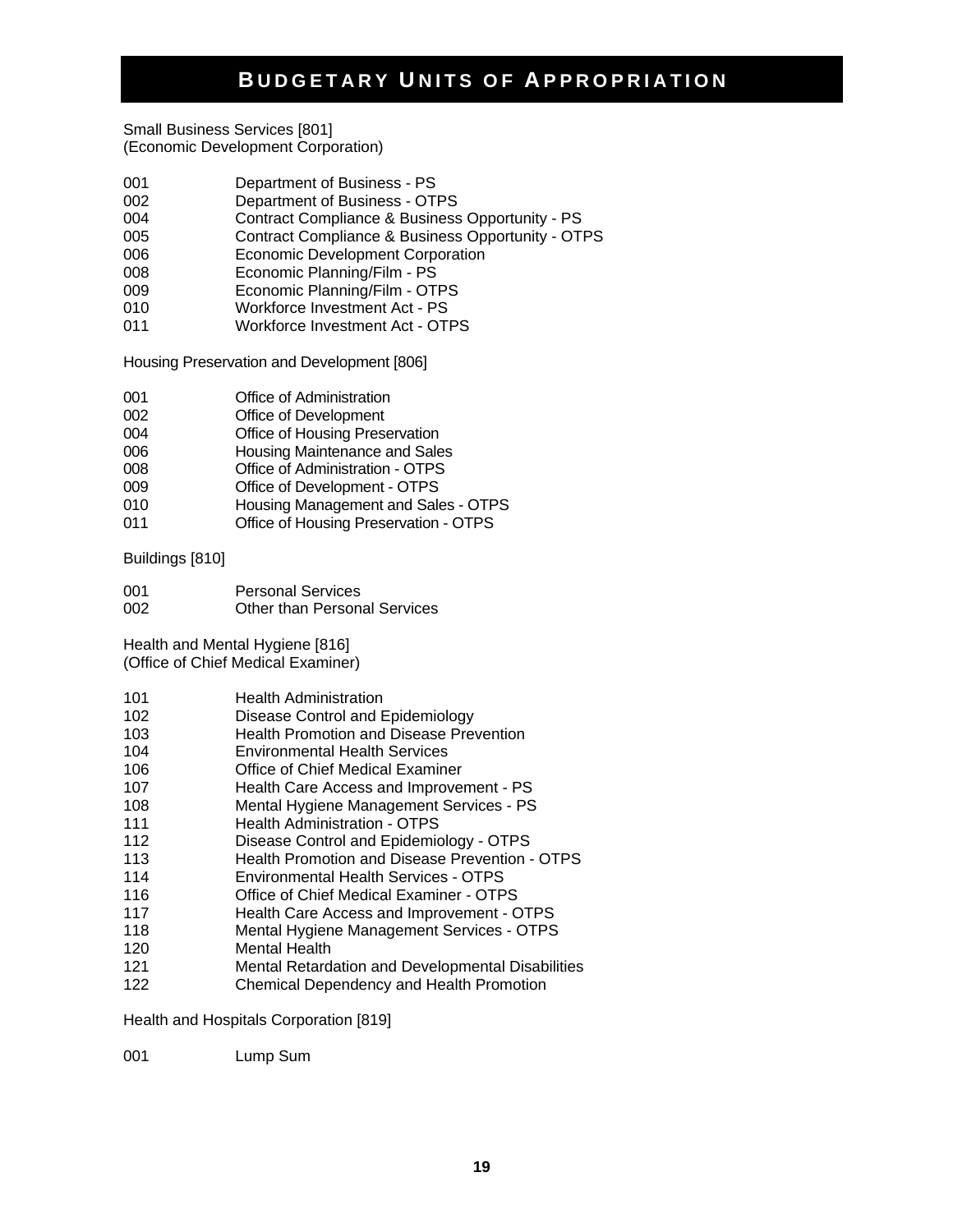Environmental Protection [826]

- 001 Executive and Support
- 002 Environmental Management<br>003 Water Supply and Wastewate
- Water Supply and Wastewater Collection
- 004 Utility OTPS
- 005 Environmental Management OTPS
- 006 Executive and Support OTPS
- 007 Central Utility
- 008 Wastewater Treatment

Sanitation [827]

| 101 | <b>Executive Administrative</b>     |
|-----|-------------------------------------|
| 102 | <b>Cleaning and Collection</b>      |
| 103 | <b>Waste Disposal</b>               |
| 104 | <b>Building Management</b>          |
| 105 | <b>Bureau of Motor Equipment</b>    |
| 106 | Executive and Administrative - OTPS |
| 107 | Snow Budget - Personal Services     |
| 109 | Cleaning and Collection - OTPS      |
| 110 | Waste Disposal - OTPS               |
| 111 | <b>Building Management - OTPS</b>   |
| 112 | Motor Equipment - OTPS              |

113 Snow - OTPS

Business Integrity Commission [829]

| 001 | <b>Personal Services</b>     |
|-----|------------------------------|
| 002 | Other than Personal Services |

Finance [836]

| 001 | Administration and Planning      |
|-----|----------------------------------|
| 002 | Operations                       |
| 003 | Property                         |
| 004 | Audit                            |
| 005 | Legal                            |
| 006 | <b>Tax Appeals Tribunal</b>      |
| 007 | <b>Parking Violations Bureau</b> |
| 009 | <b>City Sheriff</b>              |
| 011 | Administration - OTPS            |
| 022 | <b>Operations - OTPS</b>         |
| 033 | Property - OTPS                  |
| 044 | Audit - OTPS                     |
| 055 | Legal - OTPS                     |
| 066 | Tax Appeals Tribunal - OTPS      |
| 077 | Parking Violations Bureau - OTPS |
| 099 | City Sheriff - OTPS              |

Transportation [841]

| 001 | Executive Administration and Planning Management |
|-----|--------------------------------------------------|
| 002 | <b>Highway Operations</b>                        |
| 003 | <b>Transit Operations</b>                        |
| 004 | <b>Traffic Operations</b>                        |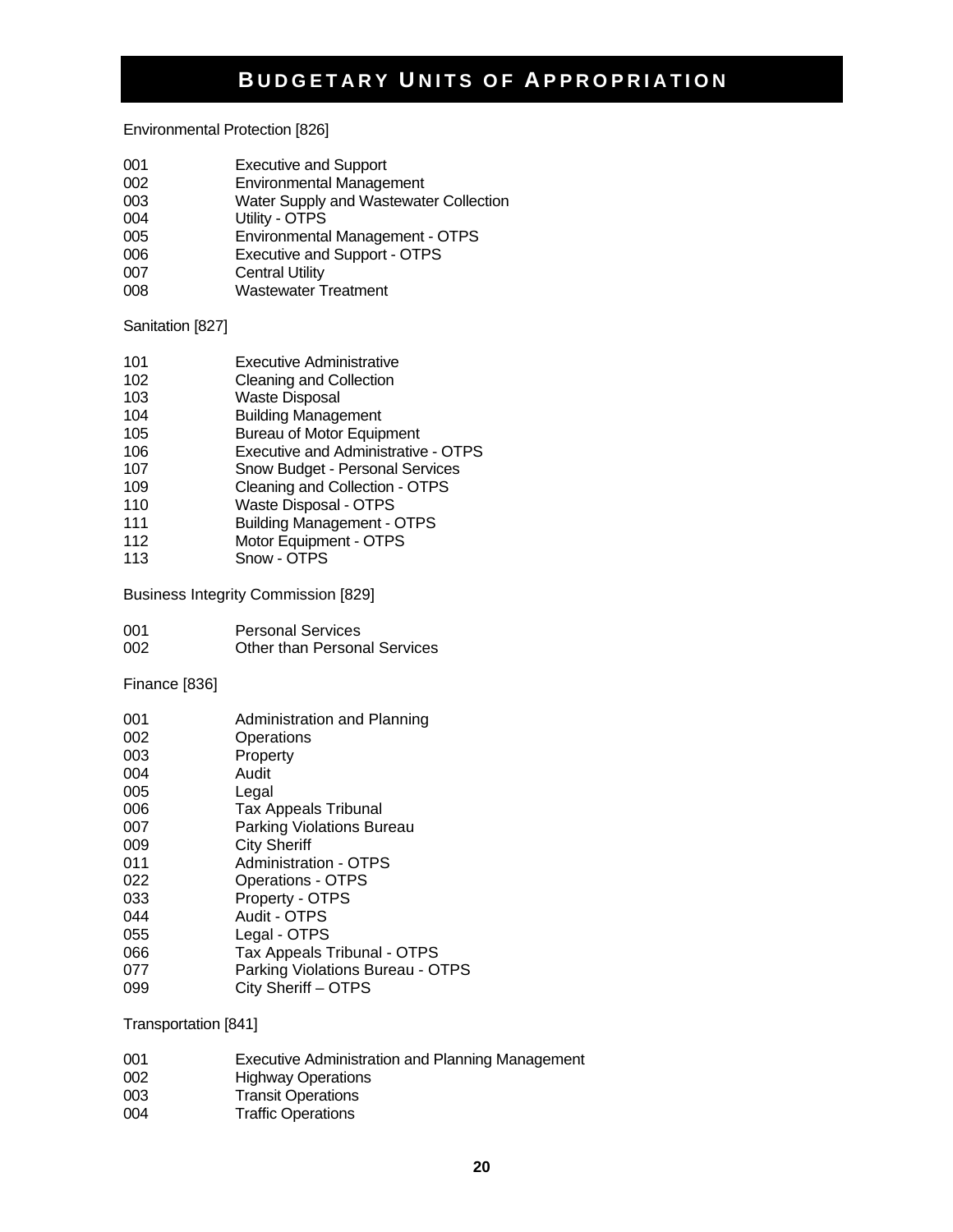- 006 Bureau of Bridges
- 007 Bureau of Bridges OTPS
- 011 Executive and Administration OTPS
- 012 Highway Operations OTPS
- 013 Transit Operations OTPS
- 014 Traffic Operations OTPS

Parks and Recreation [846]

- 001 Executive Management and Administration
- 002 Maintenance and Operations
- 003 Design and Engineering
- 004 Recreation Services
- 006 Maintenance and Operations OTPS
- 007 Executive Management and Administrative Services OTPS
- 009 Recreation Services OTPS
- 010 Design and Engineering OTPS

Design and Construction [850]

- 001 Personal Services
- 002 Other than Personal Services

Citywide Administrative Services [856] (Office of Administrative Trials and Hearings)

- 001 Division of Citywide Personnel Services
- 002 Division of Citywide Personnel Services OTPS
- 003 Office of Administrative Trials and Hearings
- 004 Office of Administrative Trials and Hearings OTPS
- 005 Board of Standards and Appeals<br>006 Board of Standards and Appeals
- Board of Standards and Appeals OTPS
- 100 Executive and Support Services
- 190 Executive and Support Services OTPS
- 200 Division of Administration and Security
- 290 Division of Administration and Security OTPS
- 300 Division of Facilities Management and Construction
- 390 Division of Facilities Management and Construction OTPS
- 400 Division of Municipal Supply Services
- 490 Division of Municipal Supply Services OTPS
- 500 Division of Real Estate Services
- 590 Division of Real Estate Services OTPS
- 600 Communications
- 690 Communications OTPS

Information Technology and Telecommunications [858]

- 001 Personal Services
- 002 Other than Personal Services

Records and Information Services [860]

| 100 | <b>Personal Services</b>            |
|-----|-------------------------------------|
| 200 | <b>Other than Personal Services</b> |